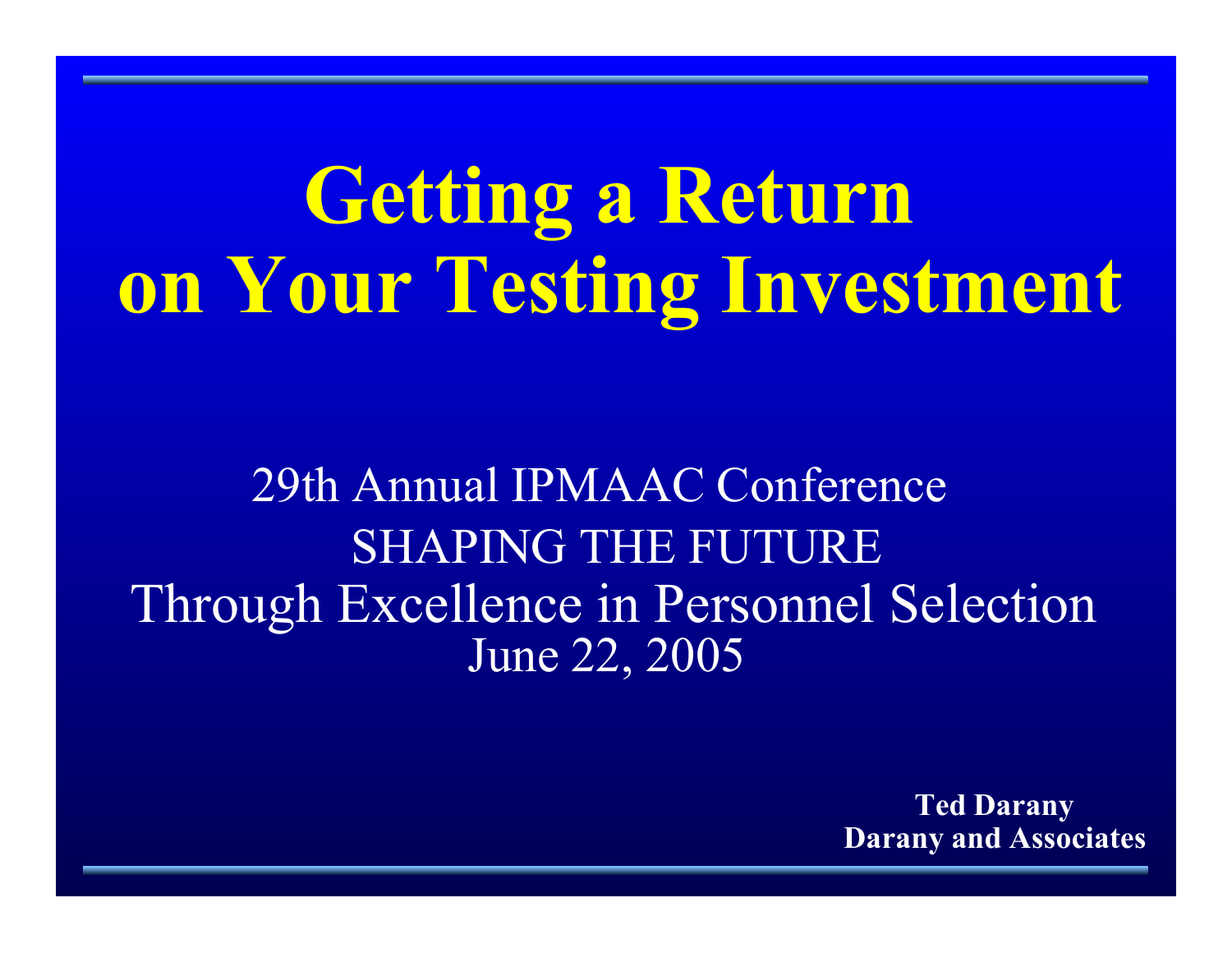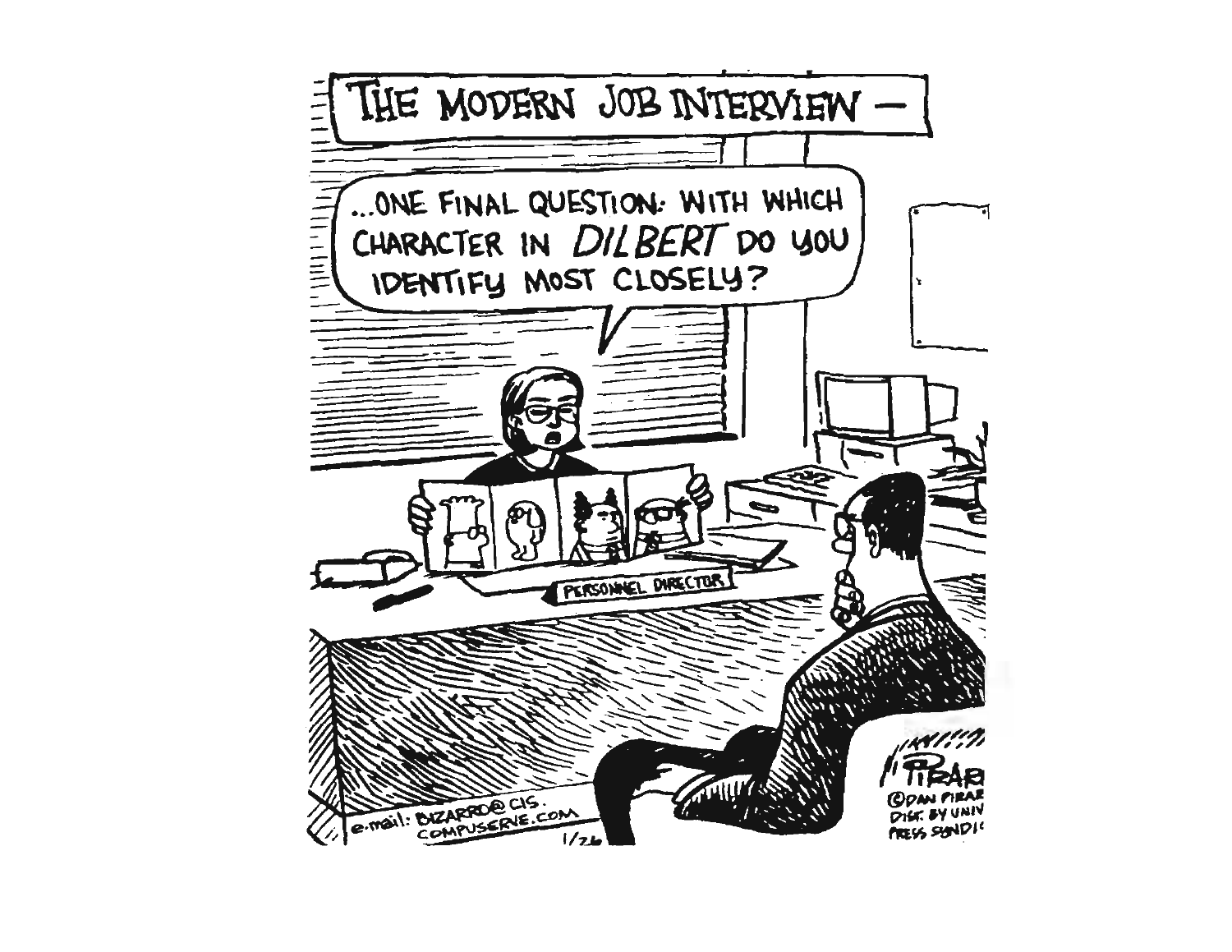# **We Can Do Better!**

#### "It's a lot more work, but we'll all be the better for it."

=> R.J. Harvey, 2005 IPMAAC Keynote Address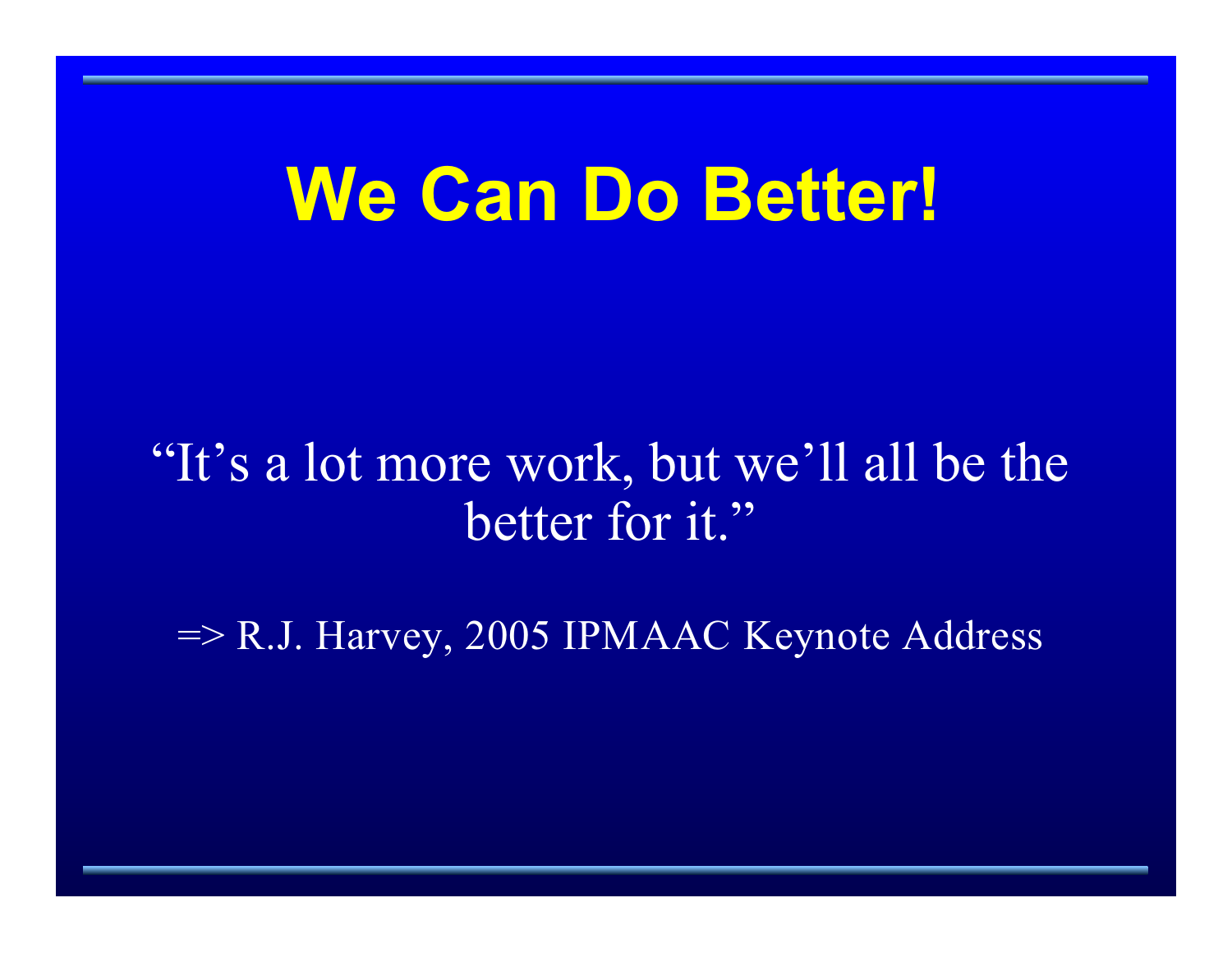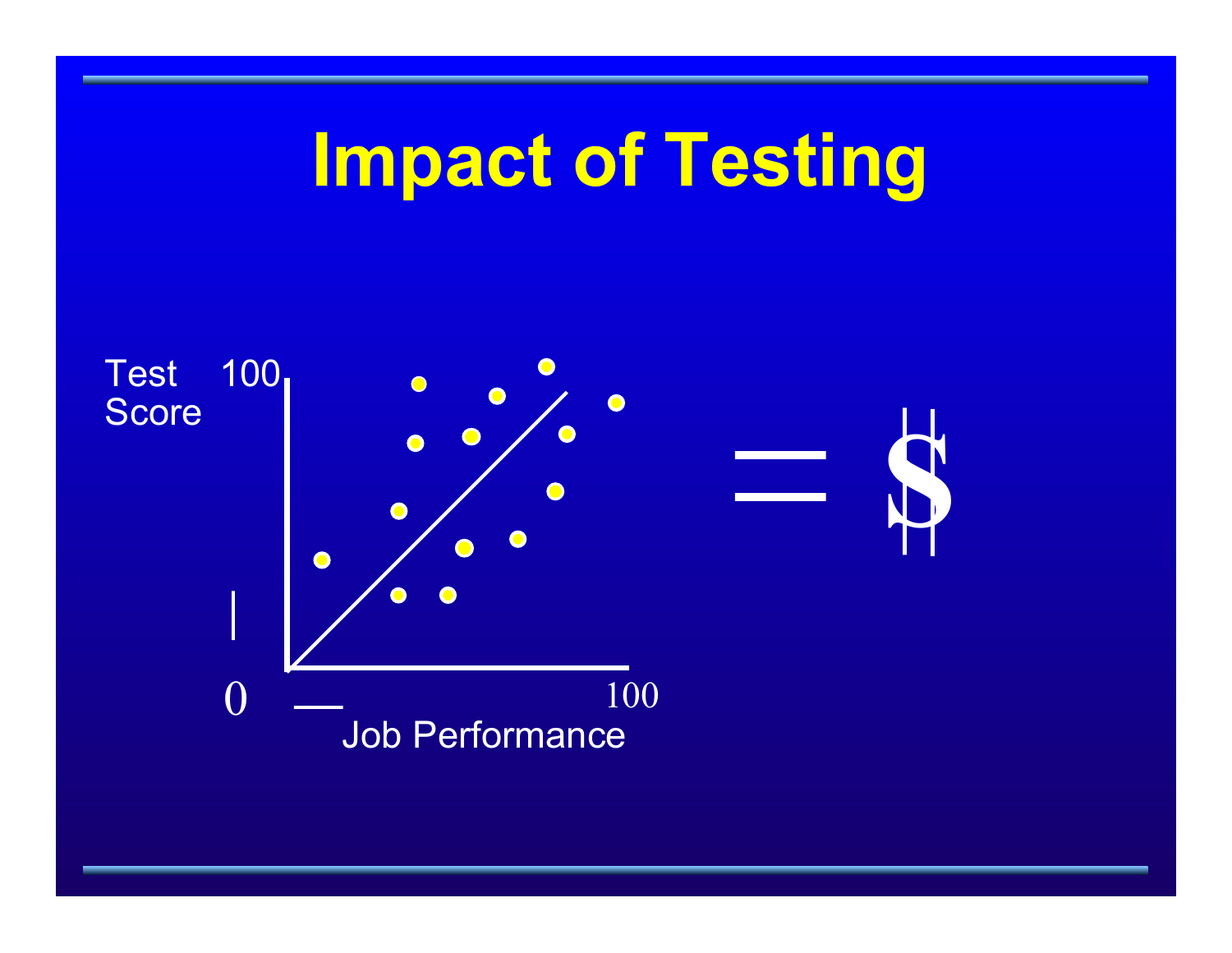#### **Personnel Selection is the Ultimate H.R. Technology**

- **The purpose of technology (or innovation) is** to improve the way we do business: valid hiring tests do this
- **Nalid selection vs. "Quick and Dirty" = a** \$5,000 to \$25,000 advantage

**Fairness and job-relatedness increase** access for all persons, staving off favoritism in hiring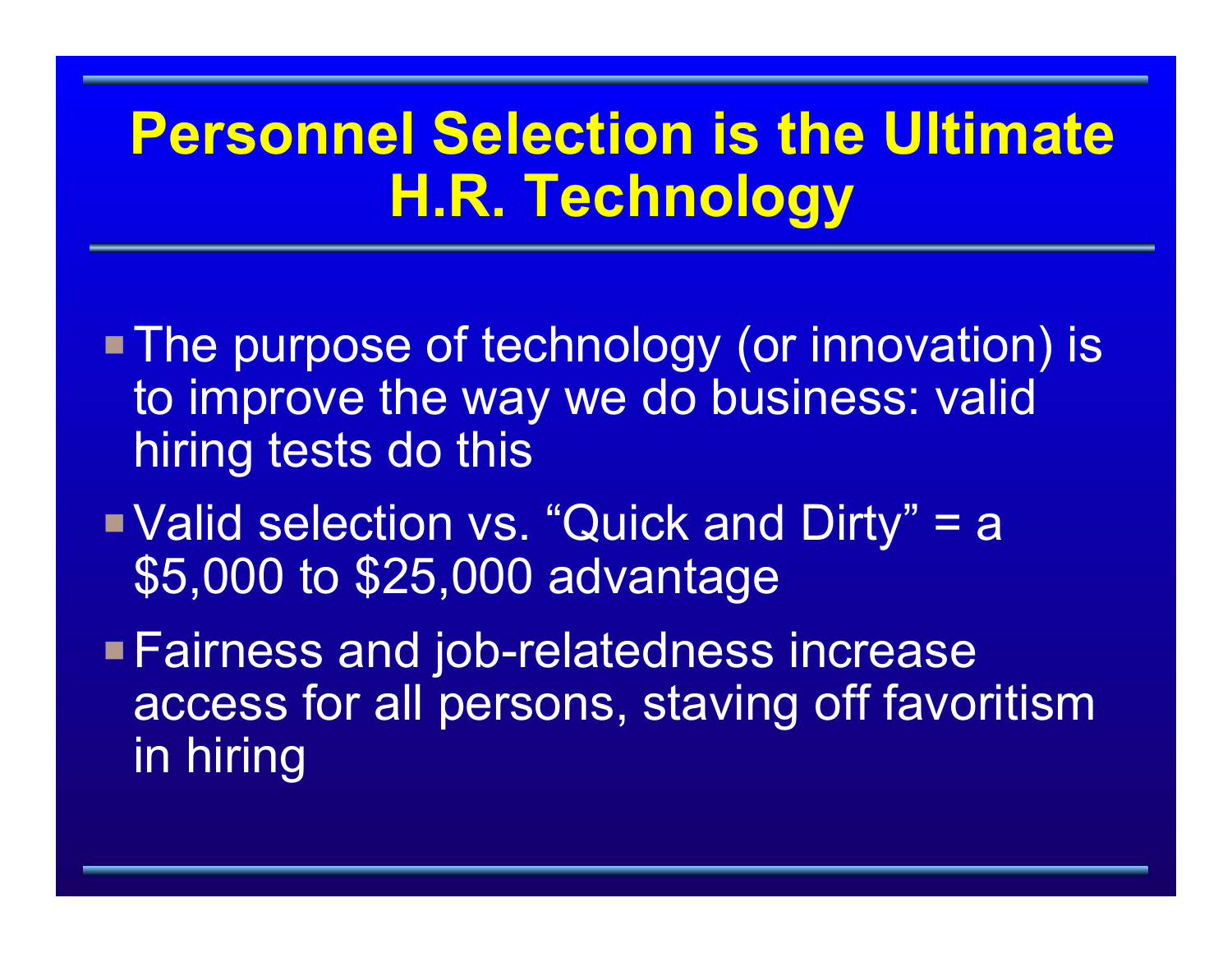## **Return on Investment Example: Selection for Dispatchers**

- 50 positions in work unit
- **Example of one position of turnover caused by dismissal** after 10 weeks of training
- **F** Terminated person would not have been hired if new test had been place
- $\blacktriangleright$  \$20/hour total salary = \$8,000 lost just in salary
- $\blacksquare$  Cost of testing = \$1,800, so the R.O.I for this one event is: (\$8,000-\$1,800=\$6,200 [potential savings], "gain" or return then is  $$6,200/$1,800 = 344\%$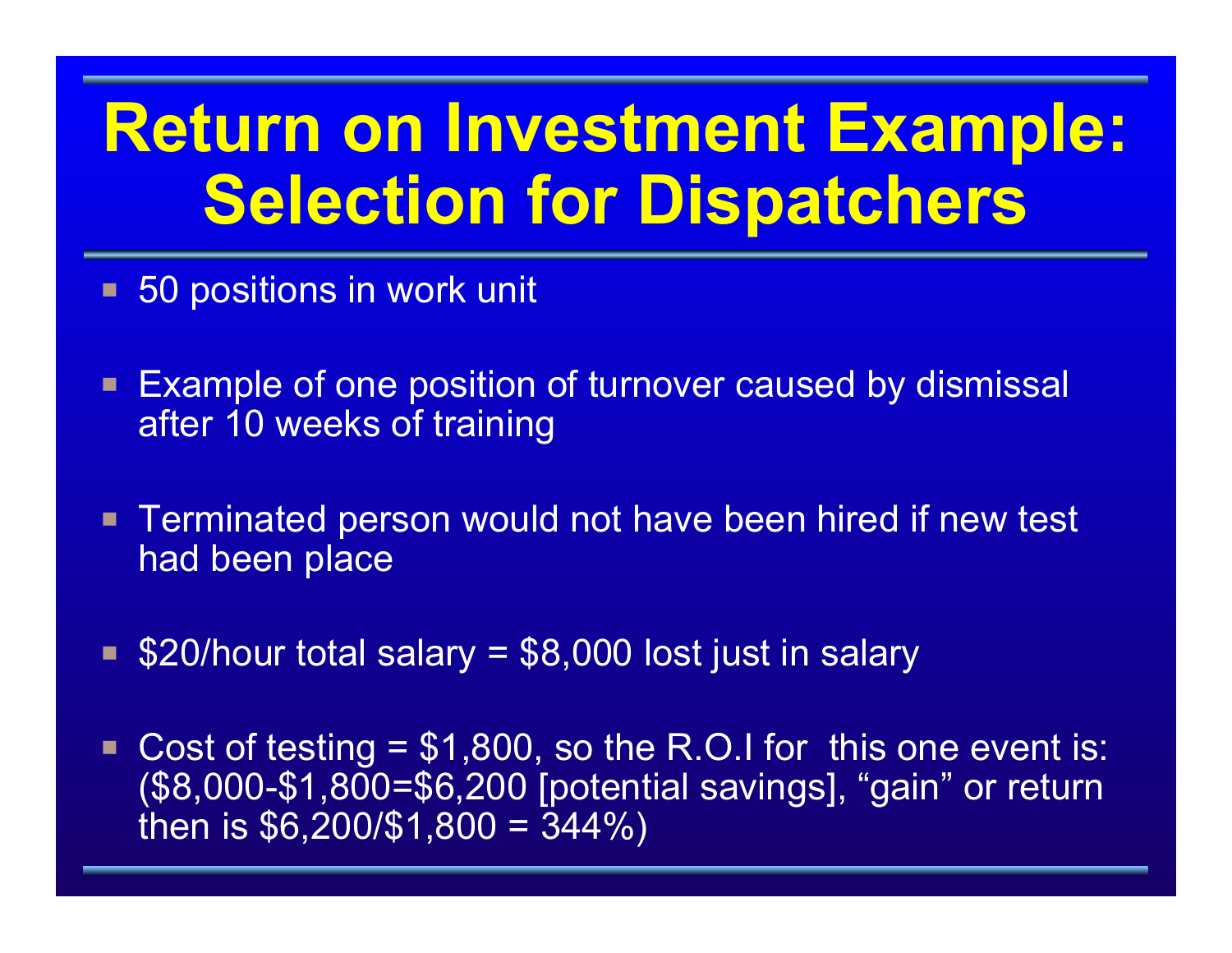### **Return on Investment**

 $\blacksquare$  What is it?

**No. 3 Nould we care about it?** 

 $\blacksquare$  What is the investment?

 $\blacksquare$  What is the return?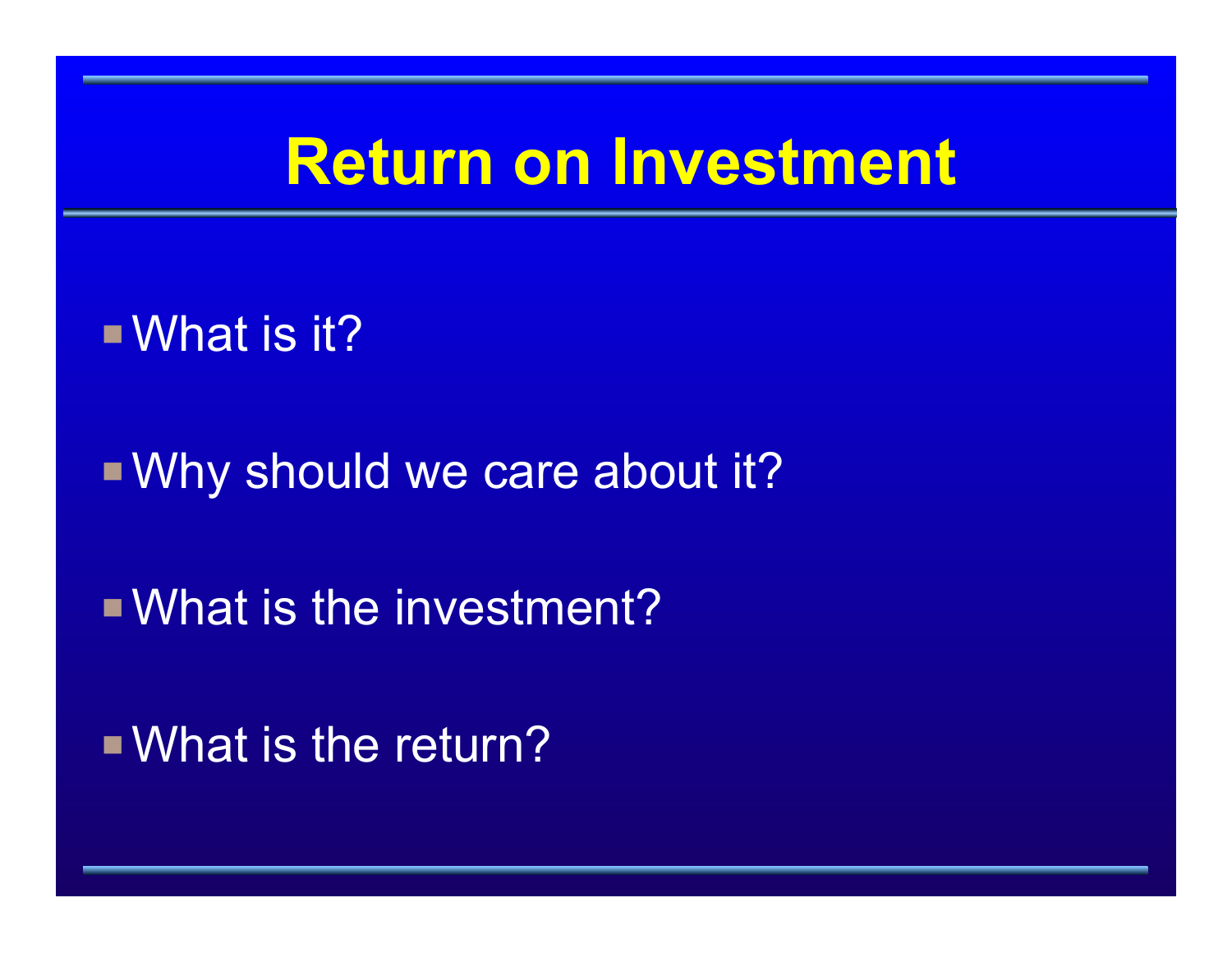### **Return on Investment Involves**

- **P** Investment: buying or doing something with \$
- **A process or use for what was acquired**
- Tracking of costs to buy
- **Tracking of costs to use**
- **Tracking of outcomes: did it payoff?**
- **Reporting (proclaiming) the results**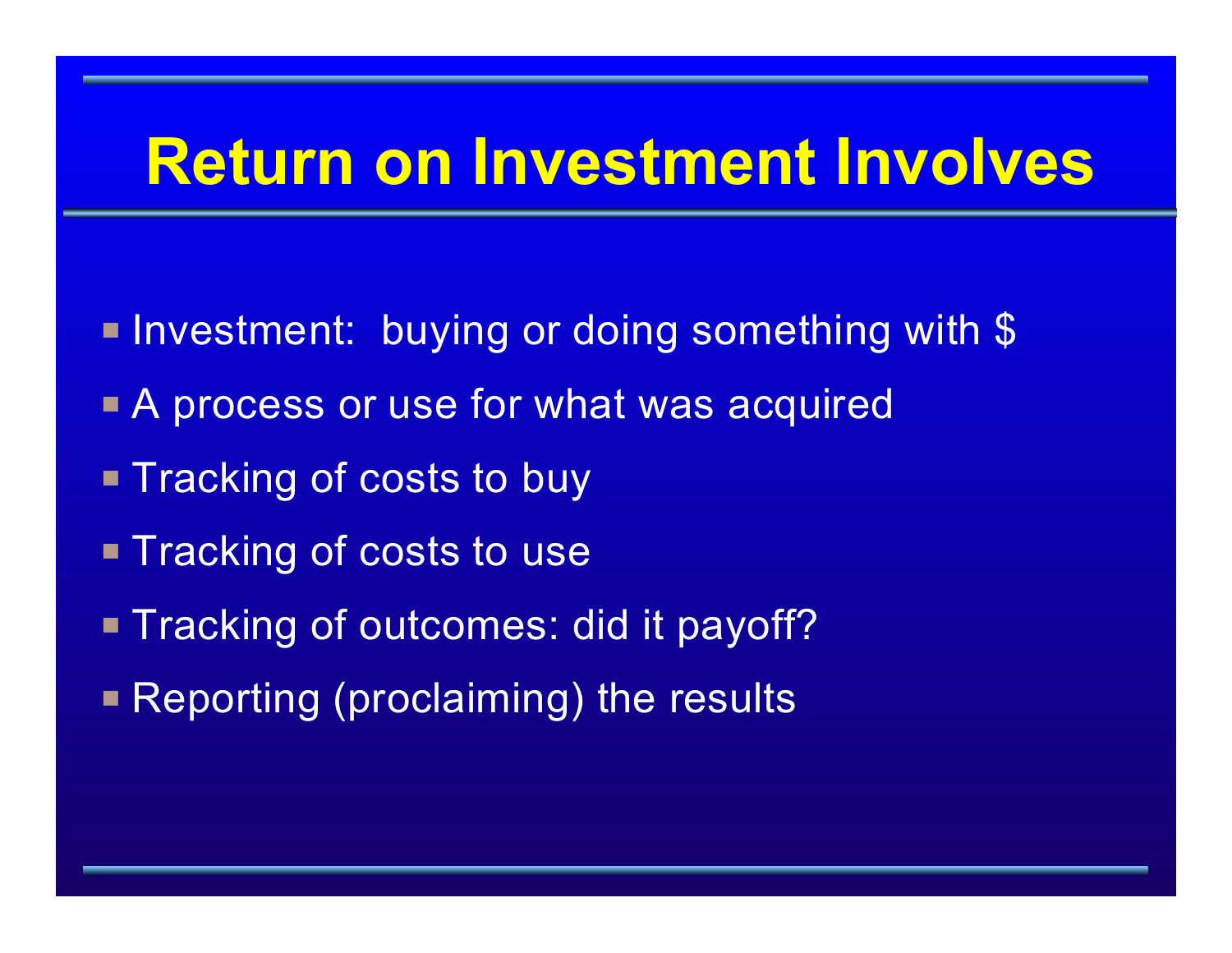### **Why Not to Care About Return on Investment**

**POur leaders are frequently influenced by the** slogan of the month (e.g., reinventing government, best practices, better-fastercheaper)

 $\blacksquare$  At the time, the slogan may seem to make sense (or is it cents? - what currency does it really have?)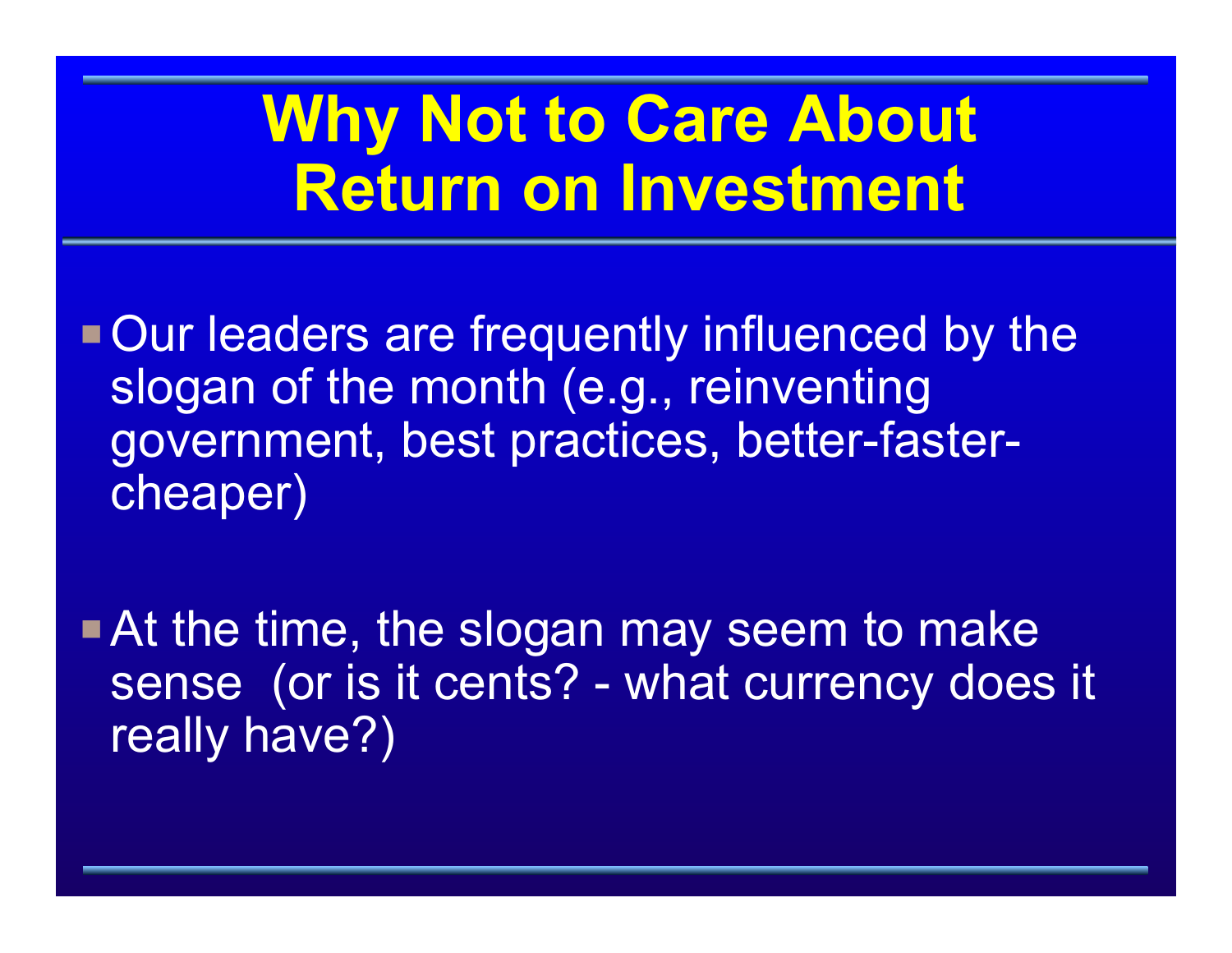### **Why Care About Return on Investment Now**

**If makes good business sense If makes good professional sense If makes for improved customer relations - Things that are shown to work get rewarded**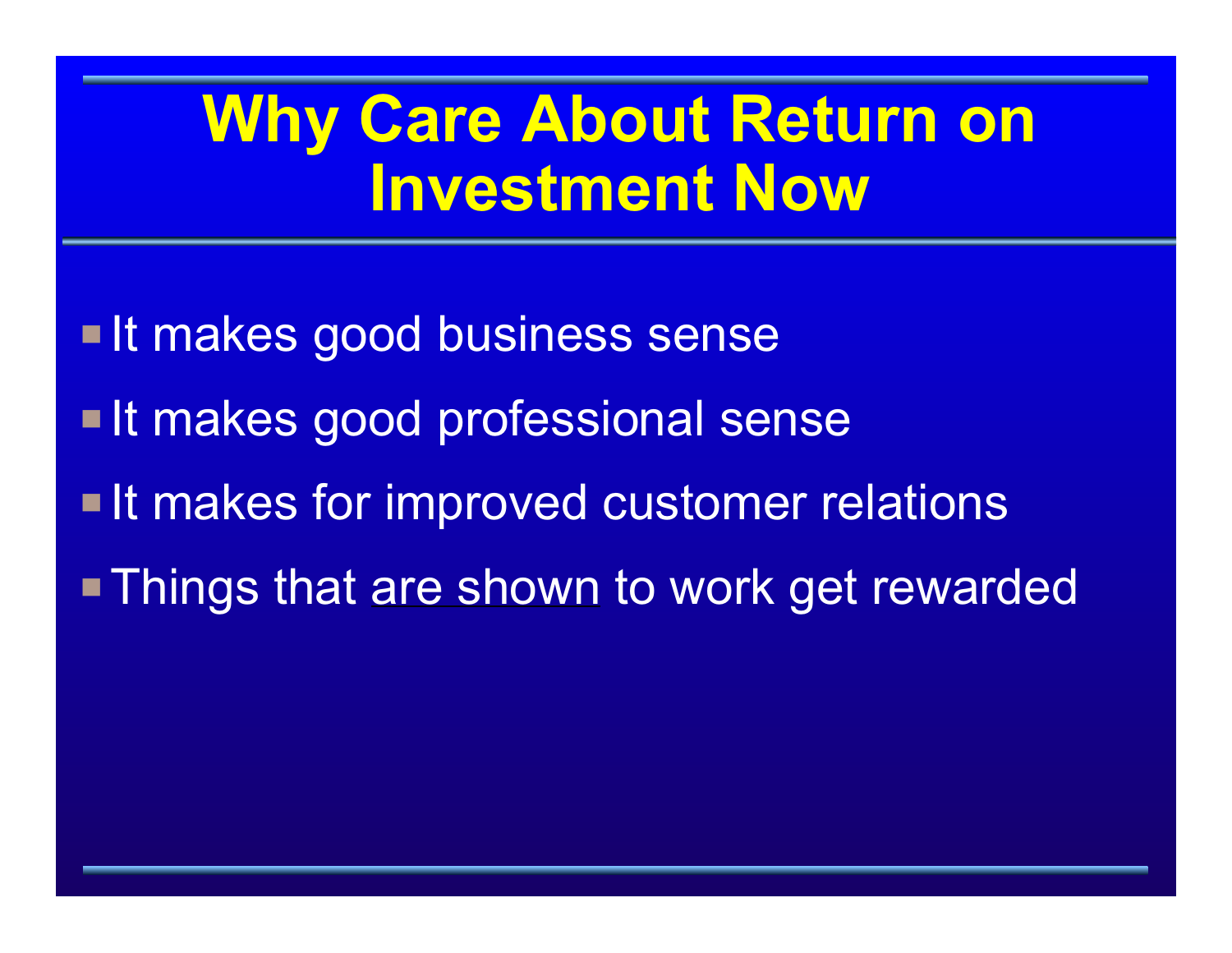### **Areas of Investment (administrative)**

- **Job Announcement**
- **Exam scheduling**
- **Test scoring and statistics**
- **Results notices**
- **Referral for vacancies**
- **Maintaining eligible lists**
- **E** Communication with clients
- **Appeals, grievances, litigation, and other complaints**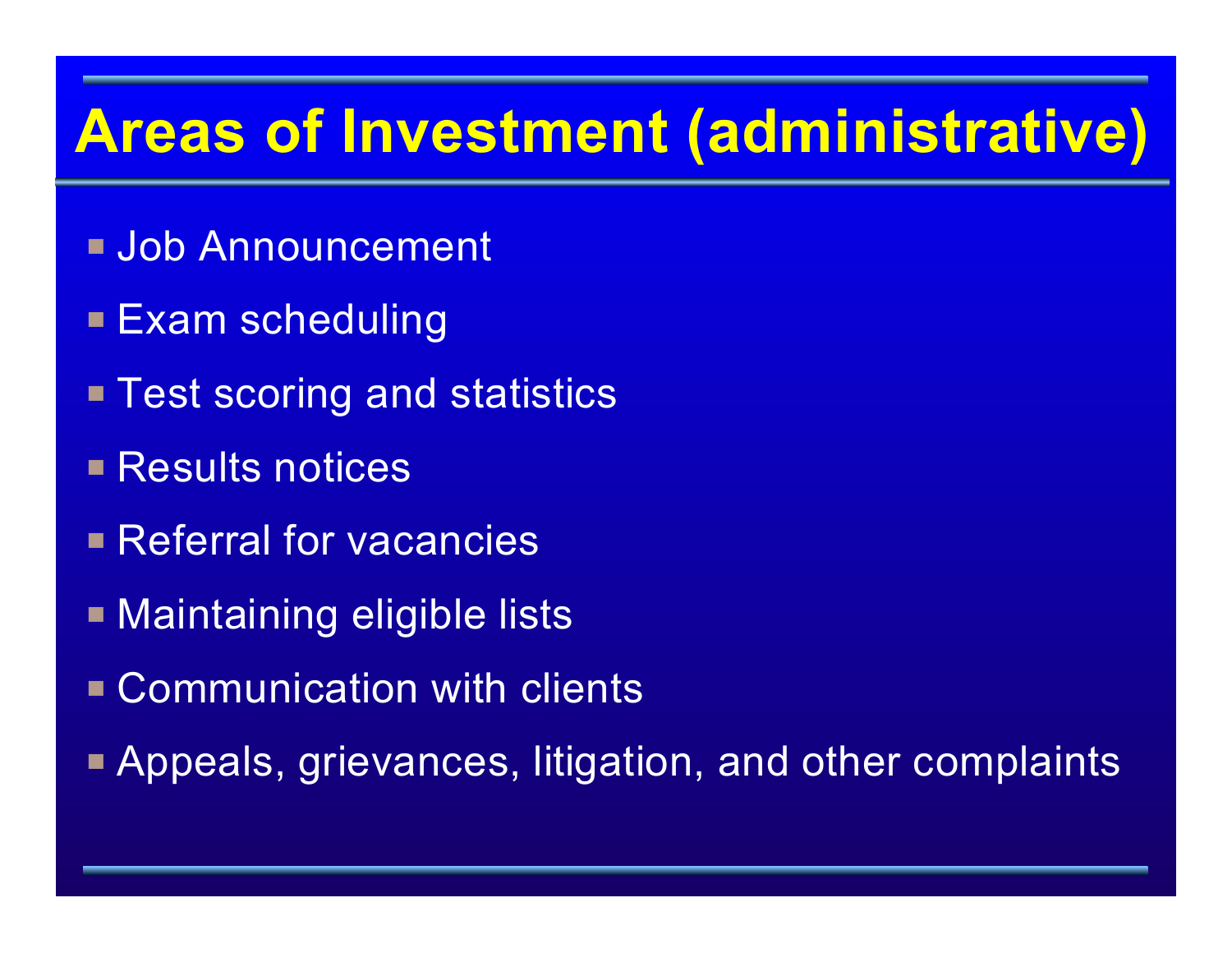### **Areas of Investment (developmental)**

- **Job analysis**
- **Test development**
- **Purchasing tests, working with vendors**
- **F** Test validation research
- **Other research supporting specific tests or testing** programs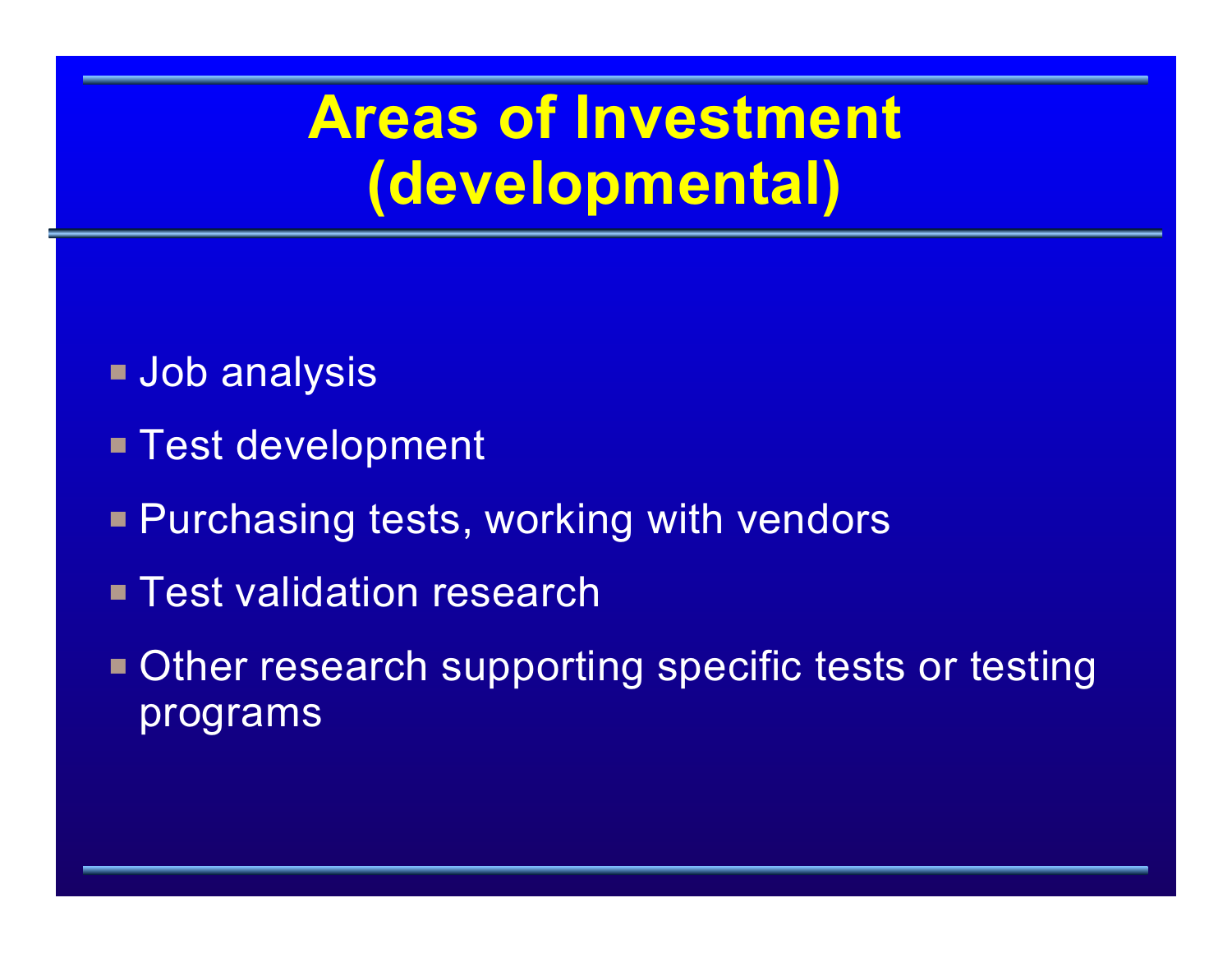#### **Cost Estimates Using Valid Tests**

- **S20 per examinee total cost**
- **S10 per examinee in administrative cost**
- \$10 per examinee in research, design, and acquisition

#### ■ Range in costs

- ► \$1 \$5 for basic clerical positions
- ► \$10 \$300 for administrative or technical positions
- ► \$10 \$500 for supervisory positions
- ► \$200 \$2,500 for management or executive positions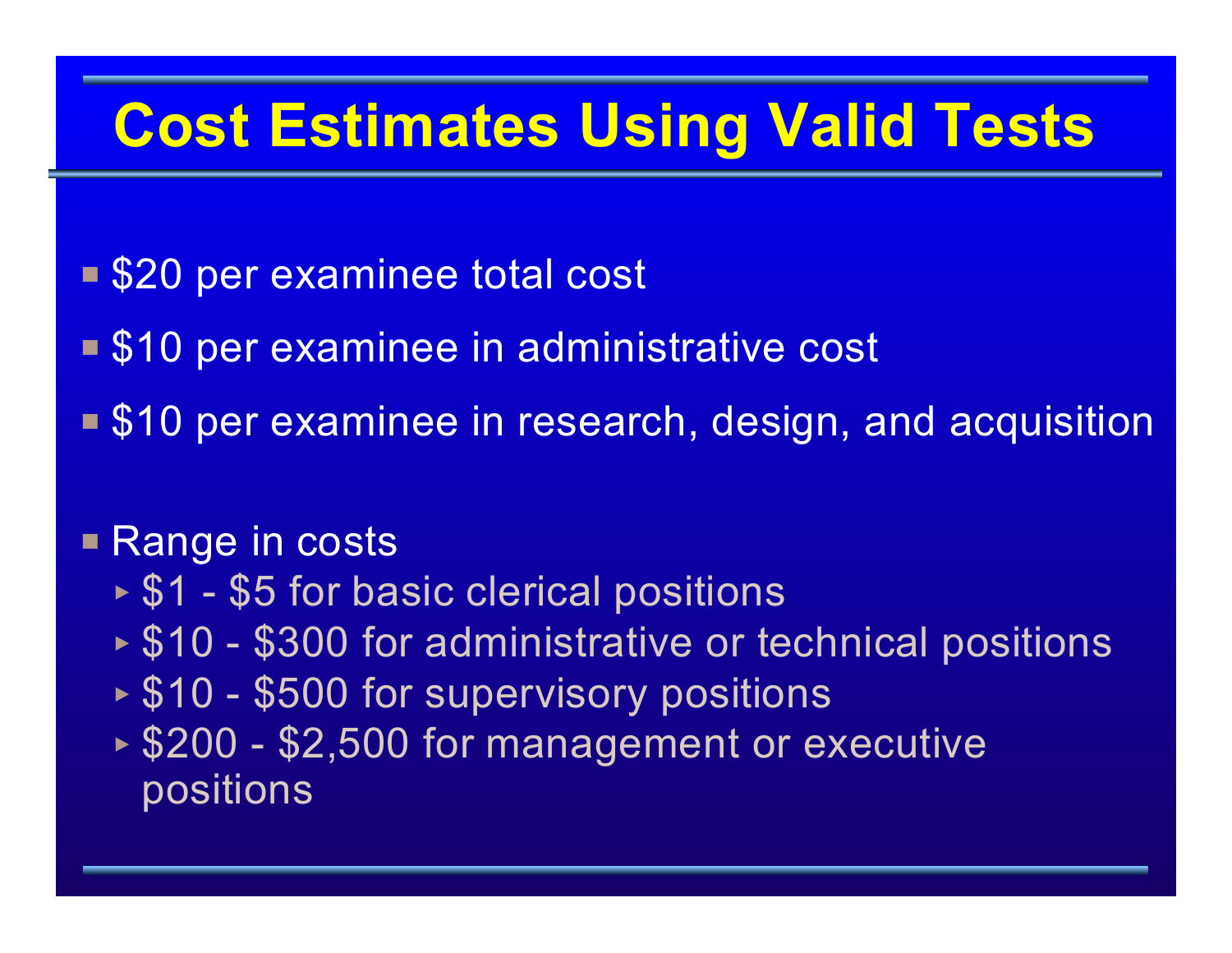## **But, What's the Trend in Hiring?**

#### **Better**

#### $\blacksquare$ Faster

**-Cheaper**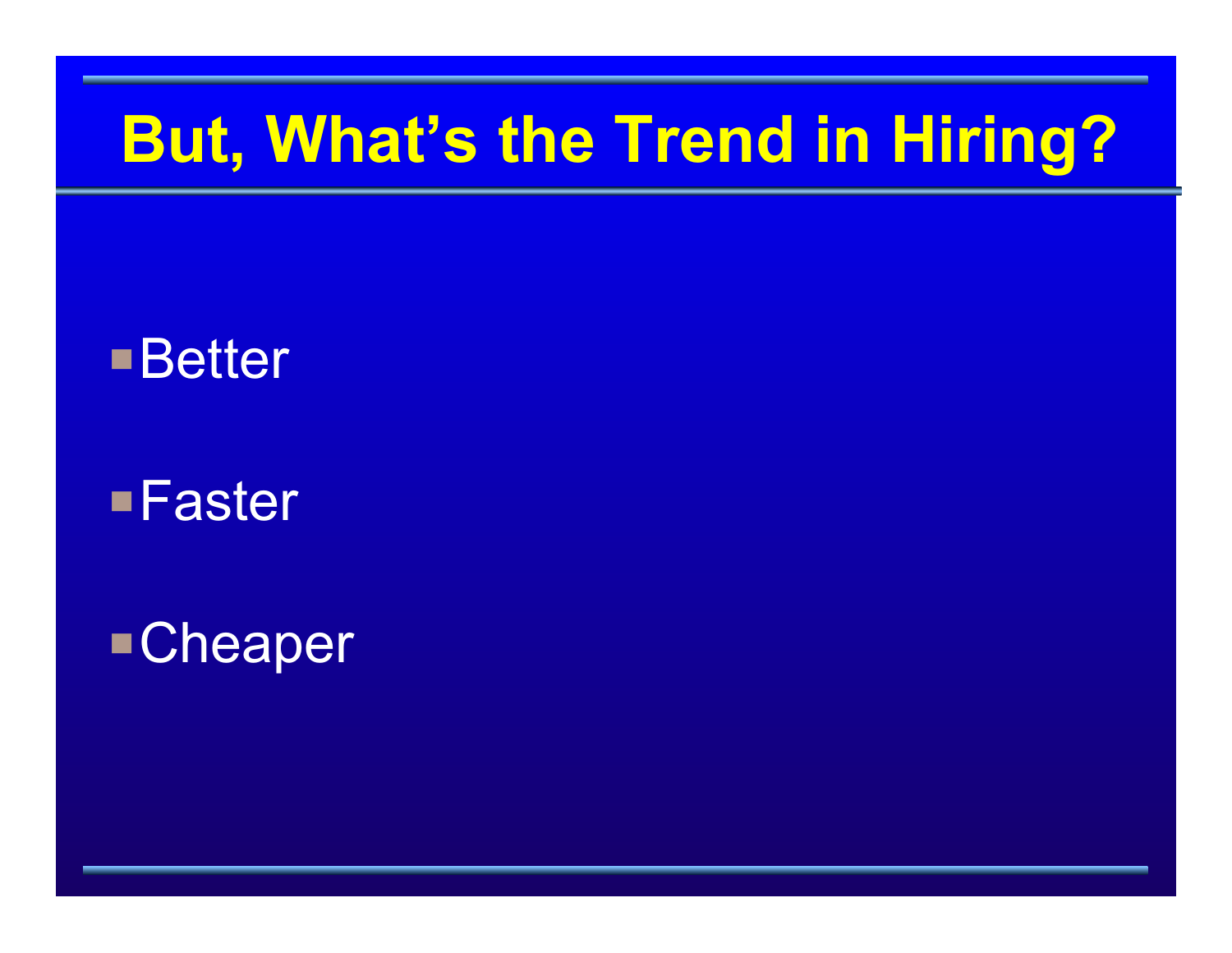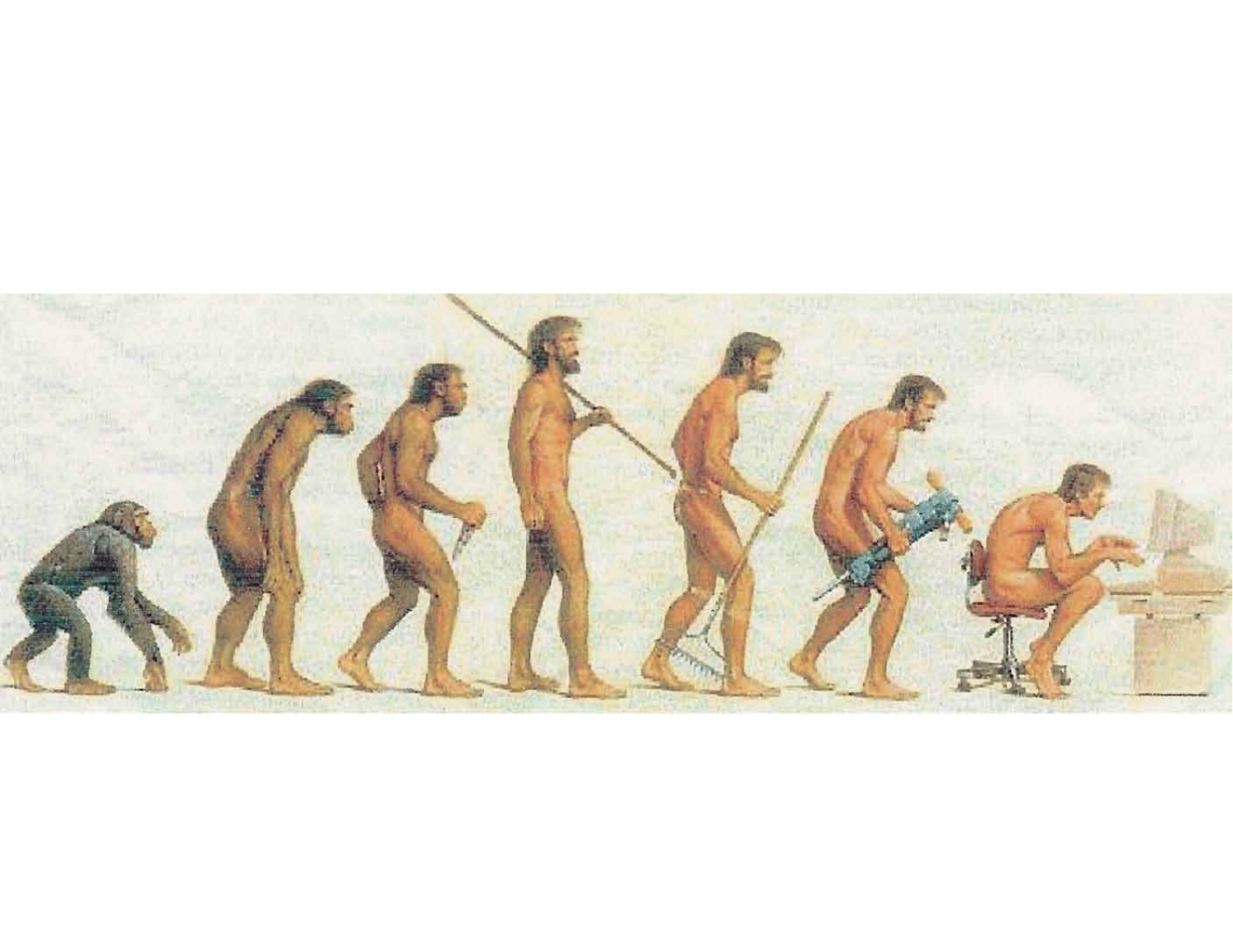#### **DILBERT**

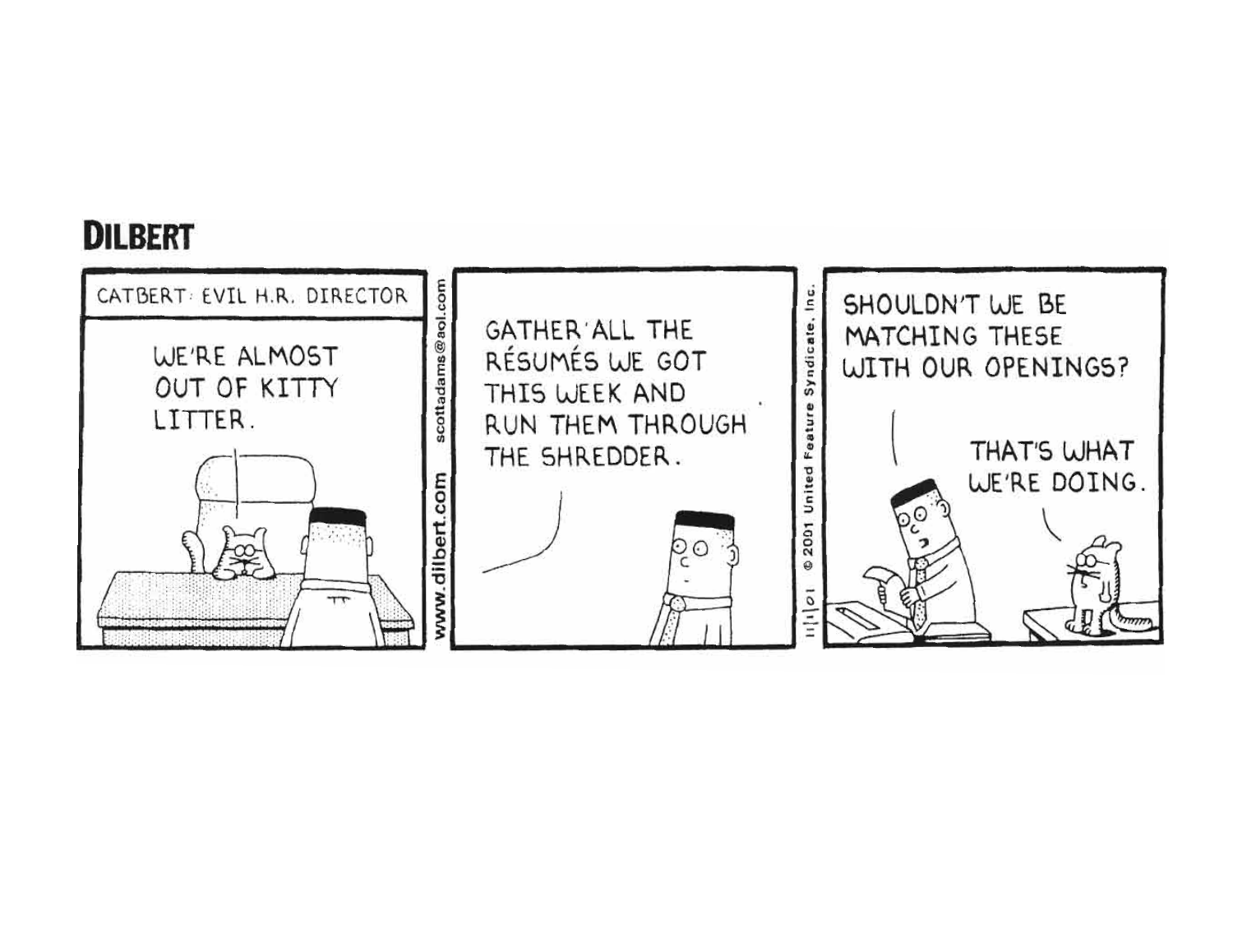# **Cognitive and affective assessment and job success**

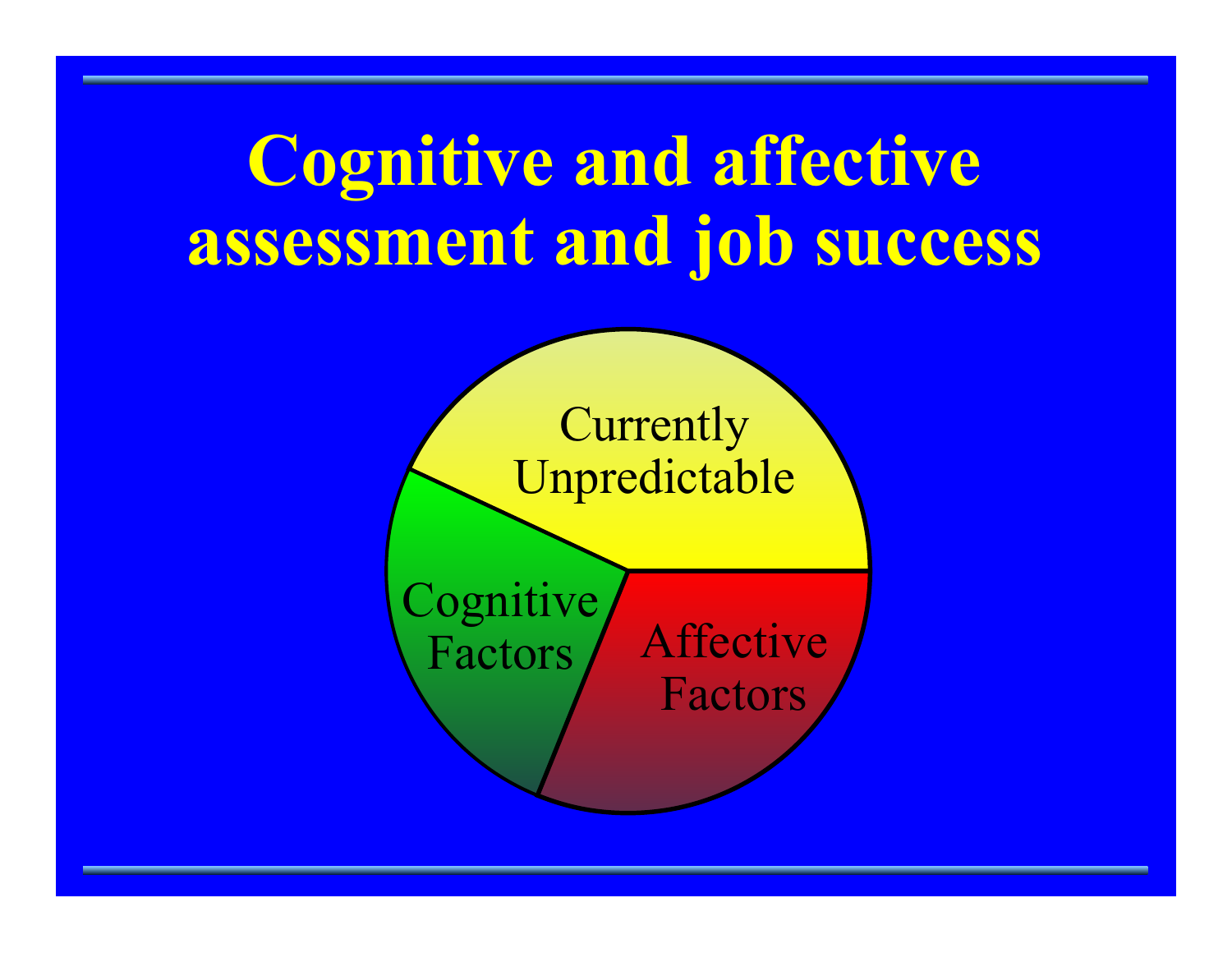### **Item analysis for sample question**

What has given you the most difficulty in any job that you have had?

- A. A supervisor who gave inconsistent direction.
- B. Having to deal with too many insignificant details.
- C. Disagreements or gossip amongst co-workers.
- D. A supervisor who watched over my work too closely.

| <b>Upper</b>  | 20 |    | 1 U | ou  |
|---------------|----|----|-----|-----|
| <b>Middle</b> | 20 | 40 | ιu  | IJι |
| <b>Lower</b>  | 30 | 50 | I U |     |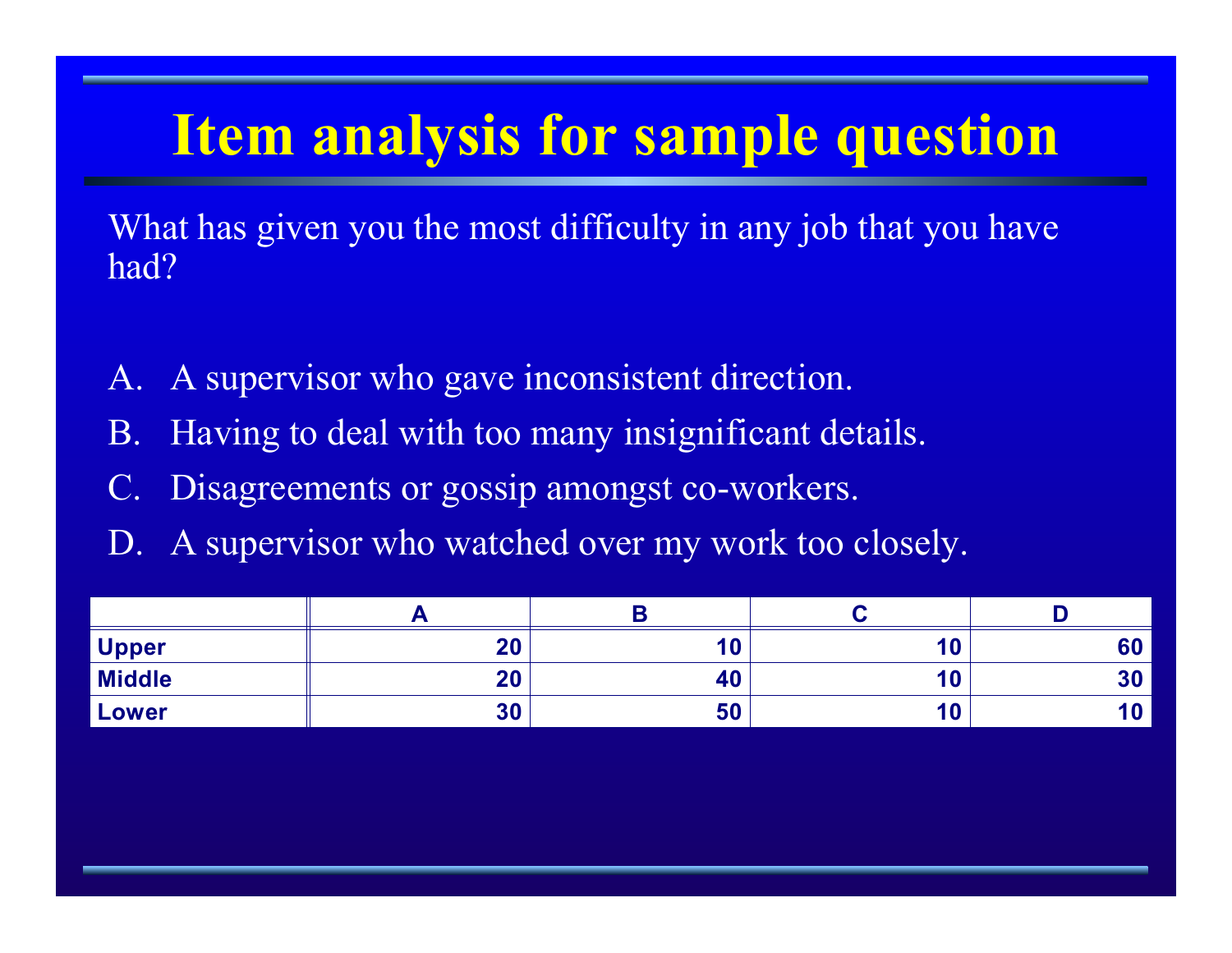# **But Good Tests Are Expensive. Where Will We Get The Money?**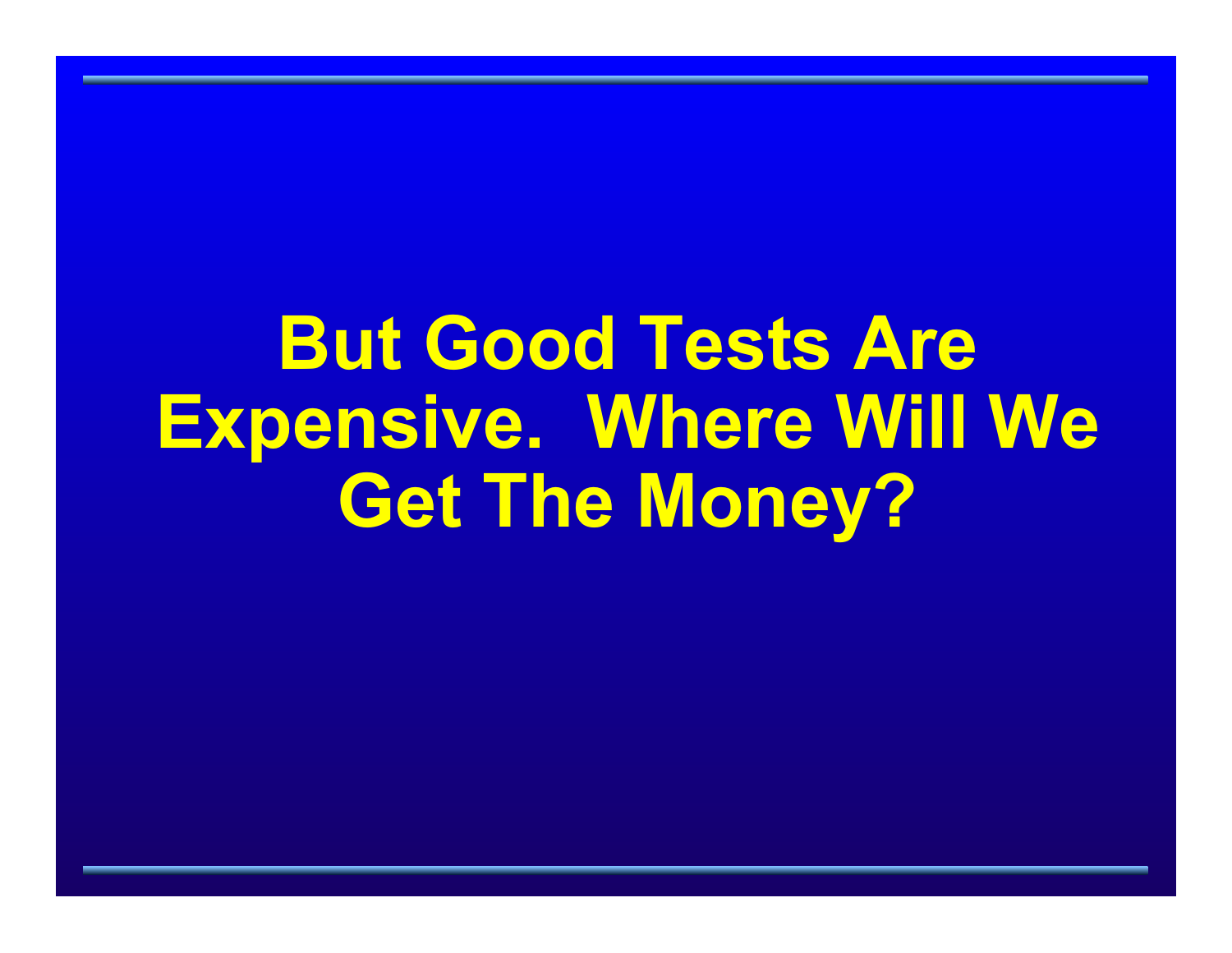### **Cost Containment Example: 7,400 Employees in 92 Job Classes**

Administrative Savings Through Validation and Consolidated Testing

■ 92 separate recruitment/basic exams: \$294,000 **15 job groupings/more thorough exams: \$117,000** P 1 group/sophisticated exam: \$46,000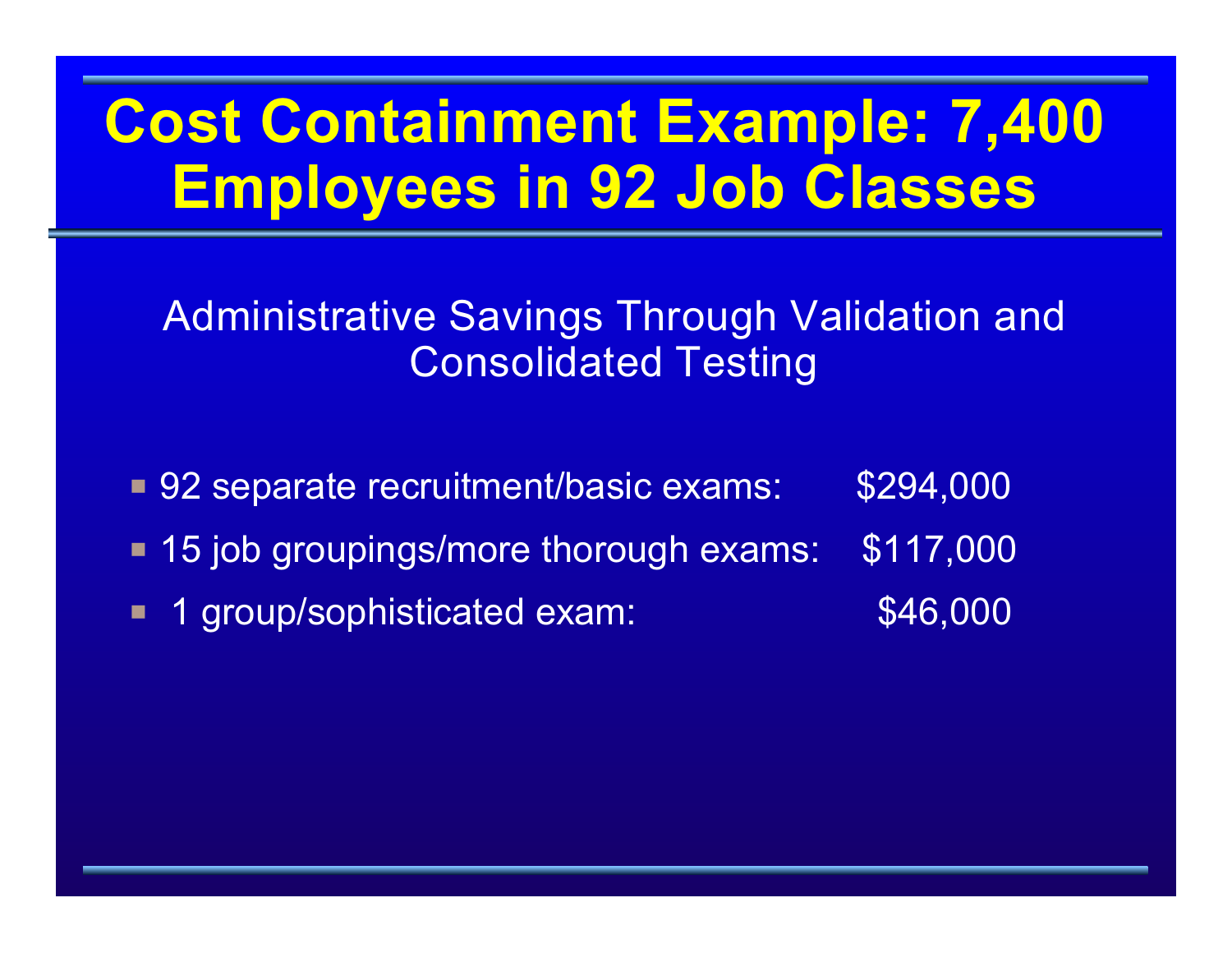

"Any other qualifications besides being the lesser of two evils?"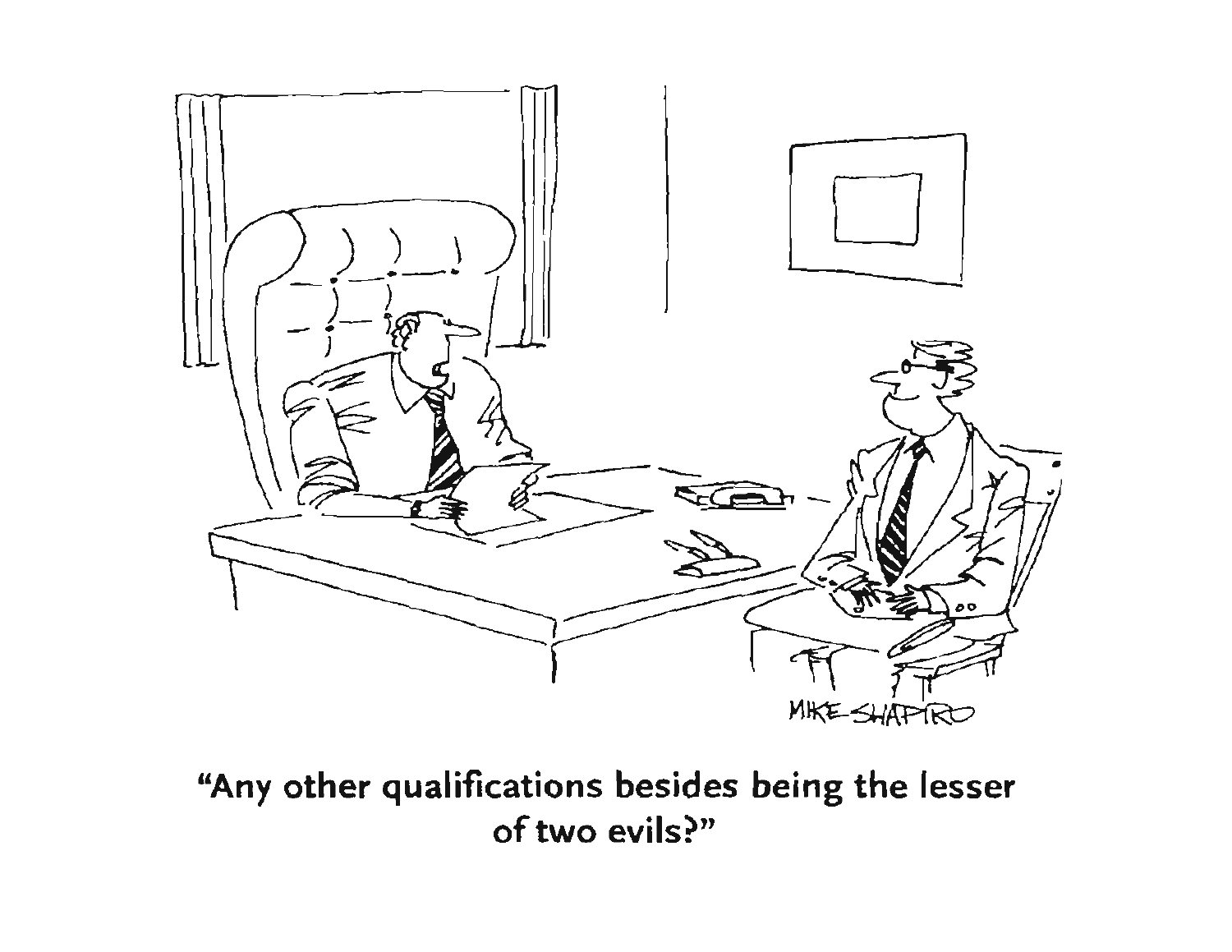### **Relative Validity of Test Types**

| ■ Work sample tests:             | .54 |  |
|----------------------------------|-----|--|
| General mental ability tests:    | .51 |  |
| Structured interviews:           | .51 |  |
| <b>Job knowledge tests:</b>      | .48 |  |
| Assessment centers:              | .36 |  |
| Biodata:                         | .36 |  |
| <b>Job</b> experience (years):   | .18 |  |
| Training and experience ratings: | .11 |  |
|                                  |     |  |

Schmidt and Hunter, Psychological Bulletin, 1998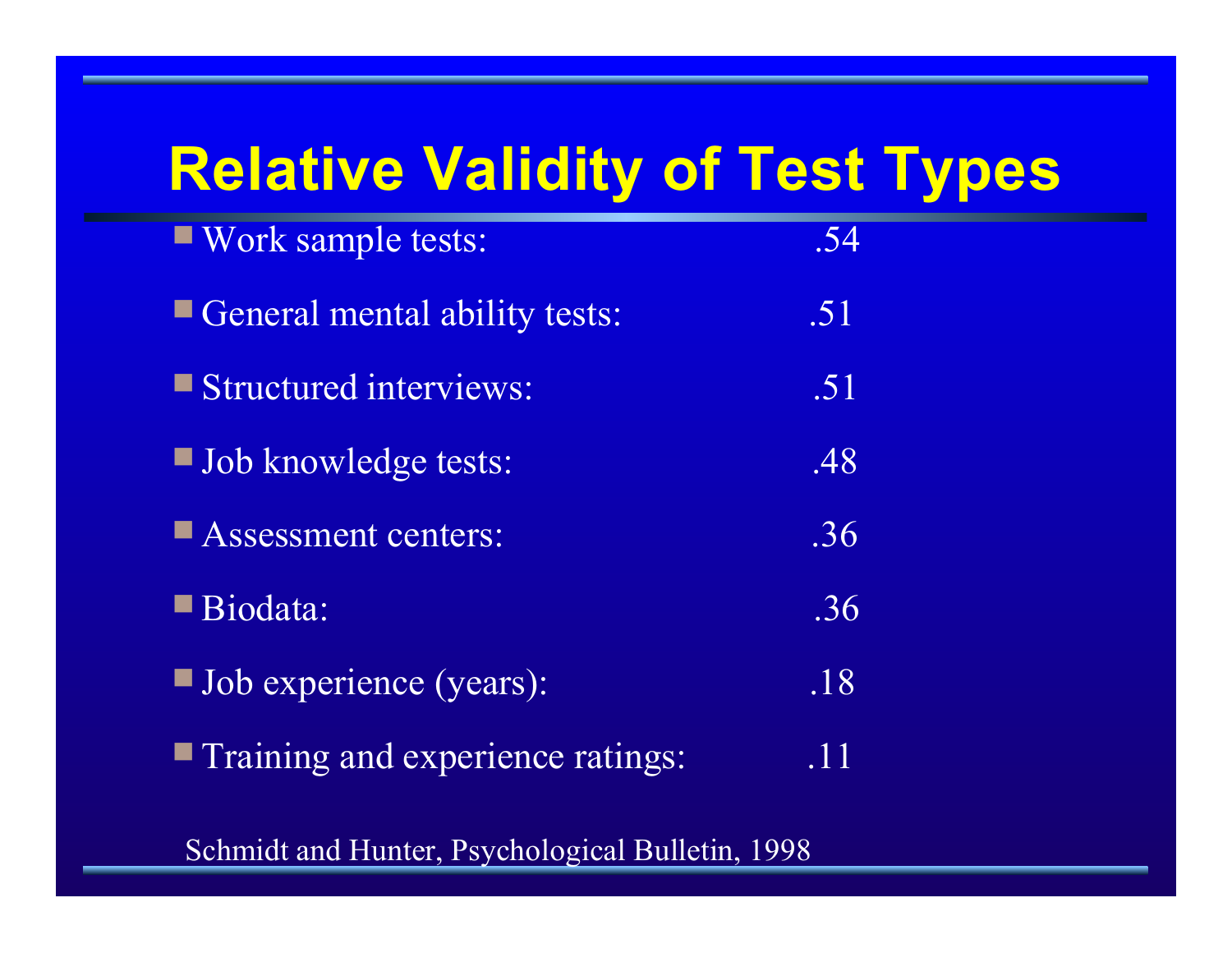## **Return Example: Employees**

**-100 positions** 

■20% turnover

■ \$20,000 average salary

■ \$3,000 replacement cost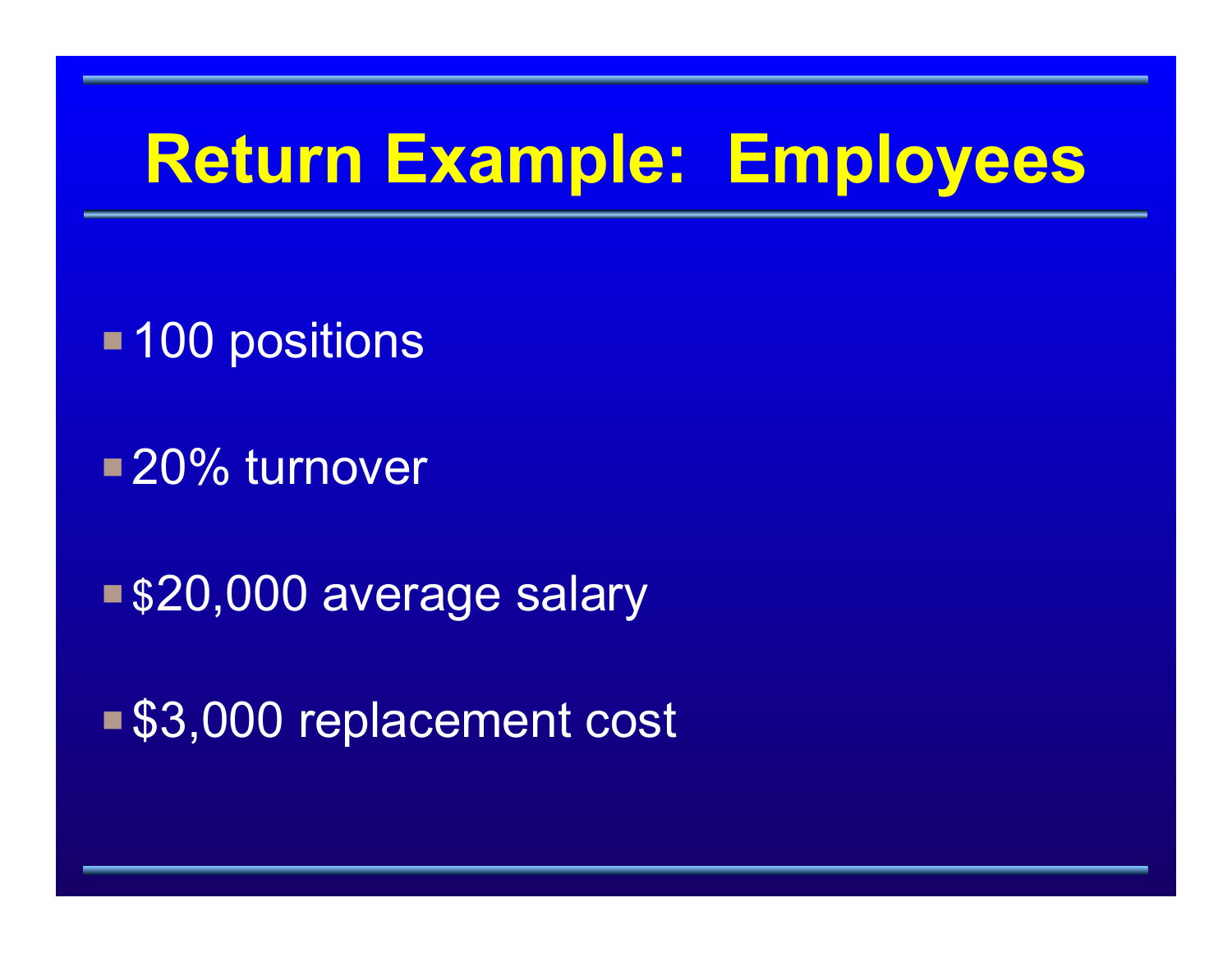# **Return Example: Hiring Process**

**Assumes valid replacement** 

**Assumes candidate and employee variability** 

**Assumes management commitment to cost control**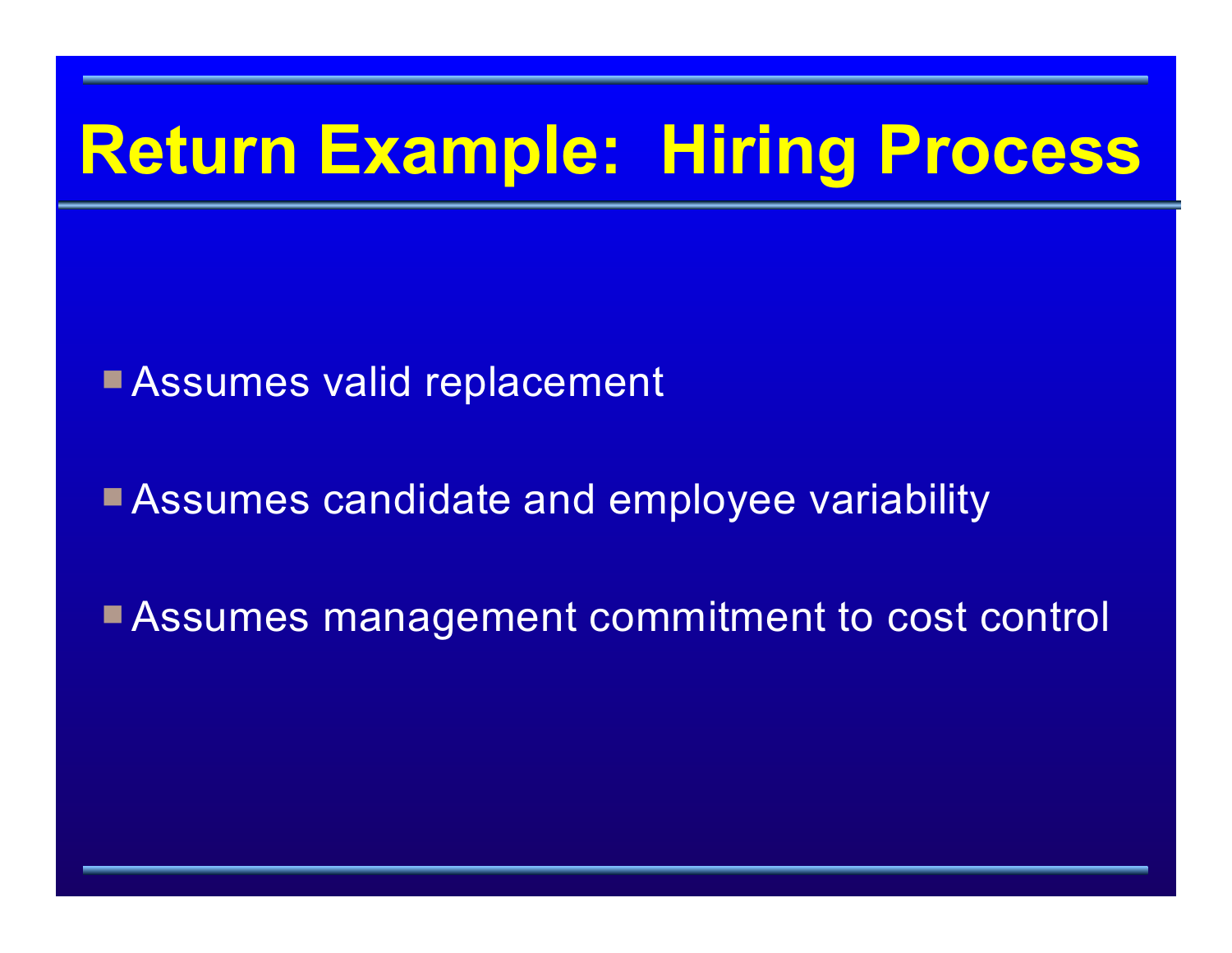# **Initial Staffing**

| Group          | Productivity<br>Ratio | Starting<br>Staff | Work<br>Units |
|----------------|-----------------------|-------------------|---------------|
| --------       |                       | --------          | --------      |
| $\bm{A}$       | 3.0                   | 10                | 30            |
| B              | 2.5                   | 20                | 50            |
| $\overline{C}$ | 2.0                   | 40                | 80            |
| D              | 1.5                   | 20                | 30            |
| E              | 1.0                   | 10                | 10            |
|                |                       | -----             | -----         |
|                |                       | 100               | 200           |
|                | - -                   |                   |               |

\$2,000,000 payroll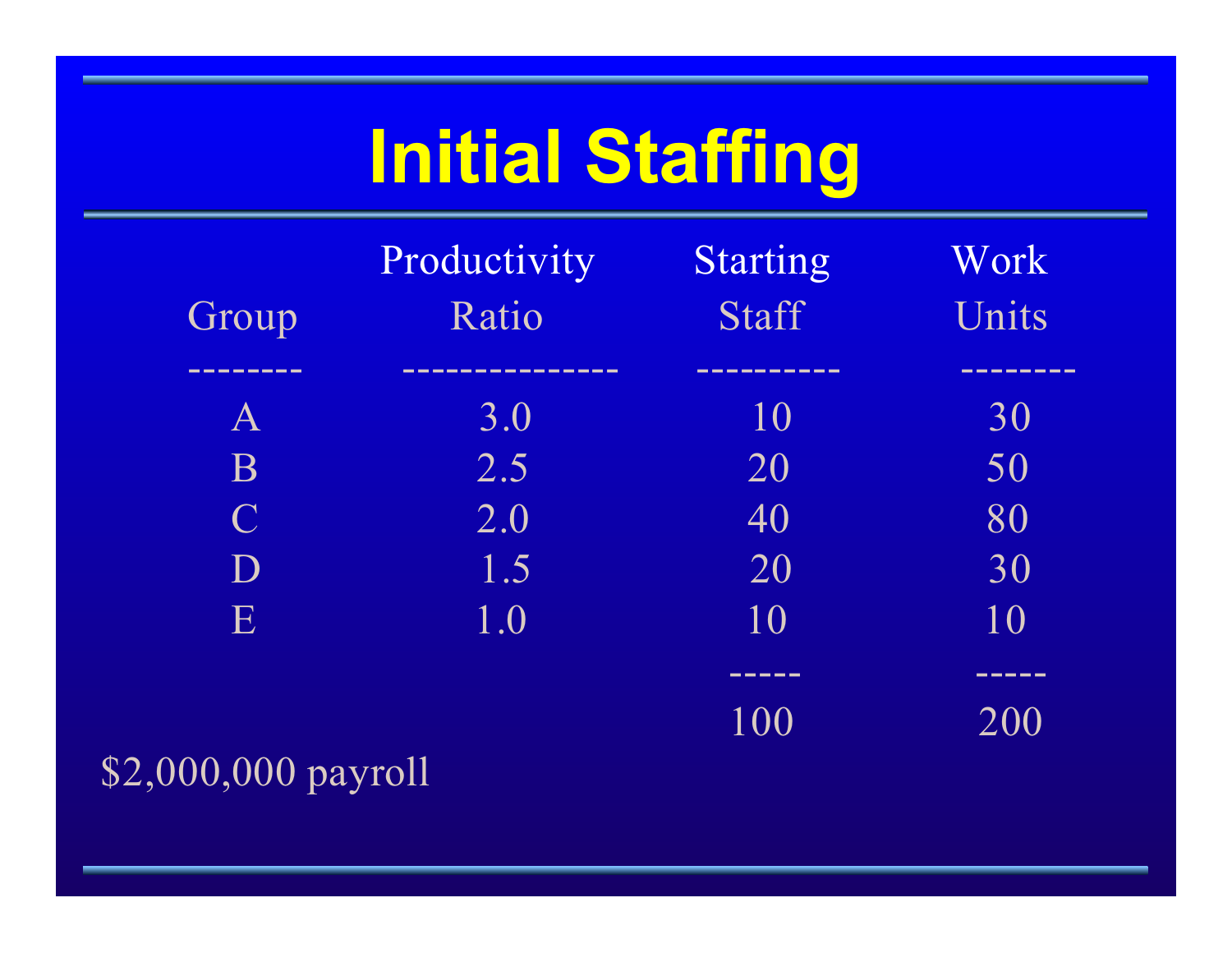# **Year One**

|                                                                                                                                                                                                                                      |          | <b>Starting</b>                                                                                                                                                                                                                      |                          |                | End          | Work         |
|--------------------------------------------------------------------------------------------------------------------------------------------------------------------------------------------------------------------------------------|----------|--------------------------------------------------------------------------------------------------------------------------------------------------------------------------------------------------------------------------------------|--------------------------|----------------|--------------|--------------|
| Group                                                                                                                                                                                                                                | Ratio    | <b>Staff</b>                                                                                                                                                                                                                         | Lose                     | Hire           | <b>Staff</b> | <b>Units</b> |
| <u> 1980 - 1980 - 1980 - 1980 - 1980 - 1980 - 1980 - 1980 - 1980 - 1980 - 1980 - 1980 - 1980 - 1980 - 1980 - 1980 - 1980 - 1980 - 1980 - 1980 - 1980 - 1980 - 1980 - 1980 - 1980 - 1980 - 1980 - 1980 - 1980 - 1980 - 1980 - 198</u> | ________ | ___________                                                                                                                                                                                                                          | _______                  |                | ______       |              |
| $\bm A$                                                                                                                                                                                                                              | 3.0      | 10                                                                                                                                                                                                                                   |                          | 10             | 18           | 54           |
| B                                                                                                                                                                                                                                    | 2.5      | 20                                                                                                                                                                                                                                   | $\boldsymbol{\varDelta}$ | 4              | 20           | 50           |
| $\mathbf C$                                                                                                                                                                                                                          | 2.0      | 40                                                                                                                                                                                                                                   | 8                        | $\Omega$       | 32           | 64           |
|                                                                                                                                                                                                                                      | 1.5      | 20                                                                                                                                                                                                                                   | $\overline{4}$           | $\Omega$       | 16           | 24           |
| E                                                                                                                                                                                                                                    | 1.0      | 10                                                                                                                                                                                                                                   | $\mathcal{D}^+$          |                | 8            | 8            |
|                                                                                                                                                                                                                                      |          | <u> 1980 - 1980 - 1980 - 1980 - 1980 - 1980 - 1980 - 1980 - 1980 - 1980 - 1980 - 1980 - 1980 - 1980 - 1980 - 1980 - 1980 - 1980 - 1980 - 1980 - 1980 - 1980 - 1980 - 1980 - 1980 - 1980 - 1980 - 1980 - 1980 - 1980 - 1980 - 198</u> | _____                    | ____           | _____        | ------       |
|                                                                                                                                                                                                                                      |          |                                                                                                                                                                                                                                      |                          | $\overline{4}$ |              |              |

Savings =  $$3,000 \times 6$  (fewer hires) +  $$20,000 \times 6$  (salaries)

\$138,000 in first year!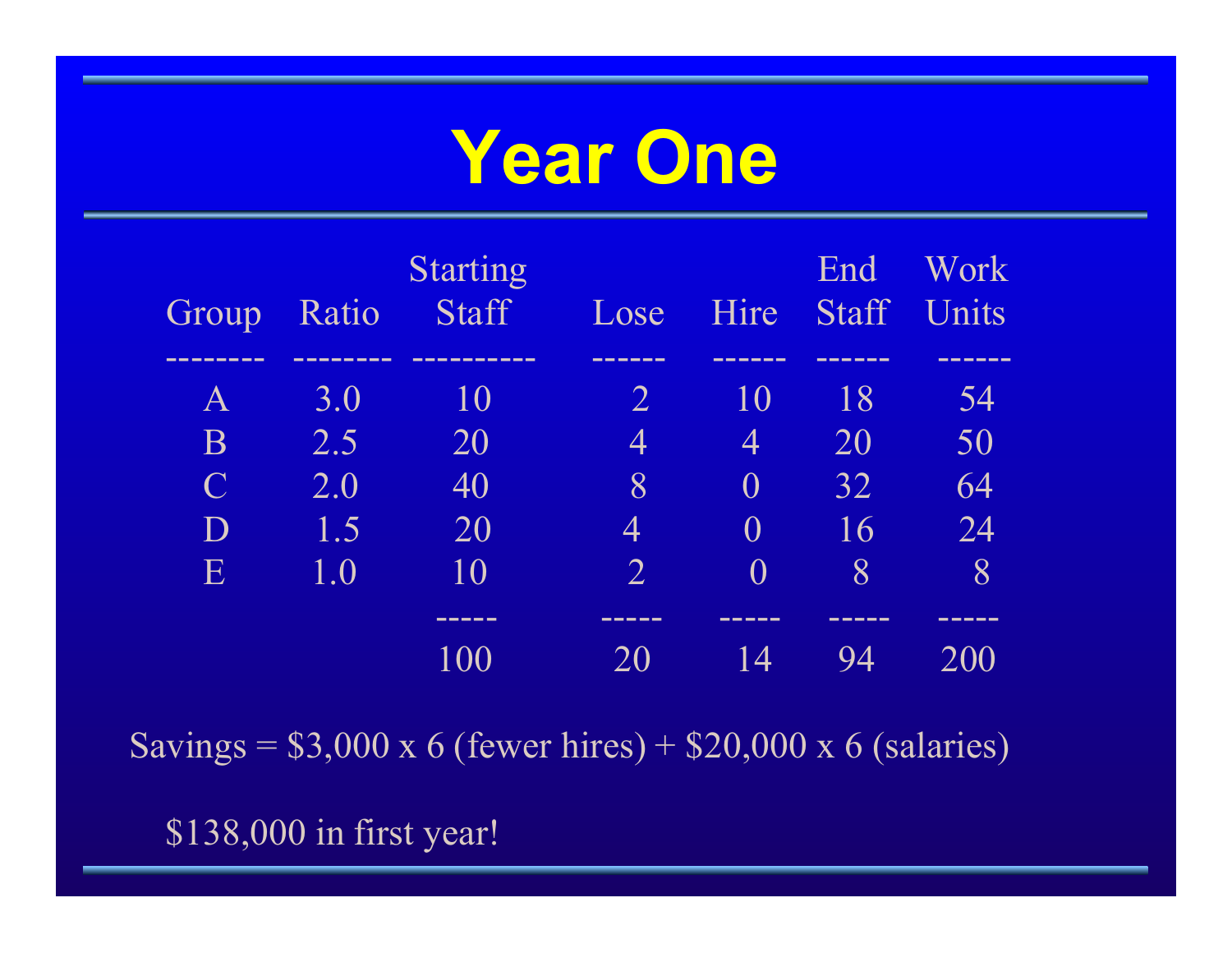# **Year Two**

| Group       | Ratio | <b>Starting</b><br><b>Staff</b> | Lose           | Hire           | End<br>Staff | Work<br>Units |
|-------------|-------|---------------------------------|----------------|----------------|--------------|---------------|
|             |       |                                 |                |                |              | _______       |
|             | 3.0   | 18                              |                | 10             | 24           | 72            |
| B           | 2.5   | 20                              | 4              | $\overline{4}$ | 20           | 50            |
| $\mathbf C$ | 2.0   | 32                              | 6              | $\Omega$       | 26           | 52            |
|             | 1.5   | 16                              | $\mathbf 3$    |                | 13           | 19            |
| E           | 1.0   | $8\,$                           | $\overline{2}$ |                | 6            | 6             |
|             |       |                                 | _____          | _____          | ____         | -----         |
|             |       |                                 | 1 Q            | $\overline{4}$ | 89           |               |

Savings =  $$3,000 \times 5 + $20,000 \times 11$ 

\$235,000 in second year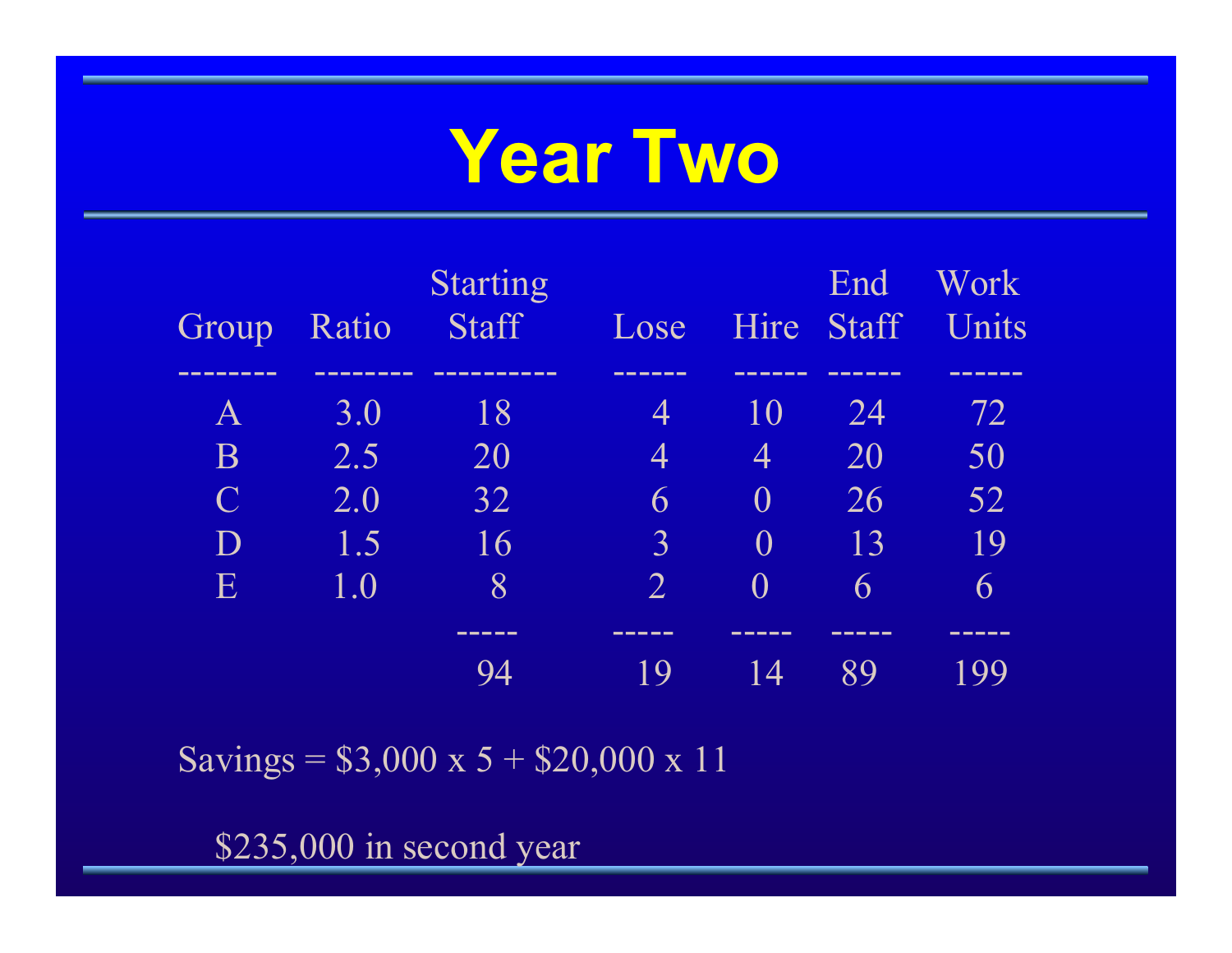# **Year Three**

|             |       | <b>Starting</b>                                                                                                                                                                                                                      |                          |                | End          | Work                     |
|-------------|-------|--------------------------------------------------------------------------------------------------------------------------------------------------------------------------------------------------------------------------------------|--------------------------|----------------|--------------|--------------------------|
| Group       | Ratio | <b>Staff</b>                                                                                                                                                                                                                         | Lose                     | Hire           | <b>Staff</b> | Units                    |
|             |       | <u> 1980 - De Bernard Bernard, mens best der </u>                                                                                                                                                                                    | ______                   |                |              | ______                   |
| A           | 3.0   | 24                                                                                                                                                                                                                                   | $\overline{\mathcal{L}}$ | 10             | 29           | 87                       |
| B           | 2.5   | 20                                                                                                                                                                                                                                   | $\overline{4}$           | $\overline{4}$ | 20           | 50                       |
| $\mathbf C$ | 2.0   | 26                                                                                                                                                                                                                                   | $\overline{5}$           | $\mathbf{O}$   | 21           | 42                       |
| $\Box$      | 1.5   | 13                                                                                                                                                                                                                                   | $\mathbf 3$              |                | 10           | 15                       |
| E           | 1.0   | 6                                                                                                                                                                                                                                    |                          | $\mathcal O$   | 5            | $\overline{\mathcal{S}}$ |
|             |       | <u> 1980 - 1981 - 1981 - 1982 - 1982 - 1982 - 1982 - 1982 - 1982 - 1982 - 1982 - 1982 - 1982 - 1982 - 1982 - 1982 - 1982 - 1982 - 1982 - 1982 - 1982 - 1982 - 1982 - 1982 - 1982 - 1982 - 1982 - 1982 - 1982 - 1982 - 1982 - 198</u> | _____                    | -----          | _____        | -----                    |
|             |       |                                                                                                                                                                                                                                      | 18                       | 14             | 85           |                          |

Savings =  $$3,000 \text{ x } 4 + $20,000 \text{ x } 15$ 

\$312,000 in third year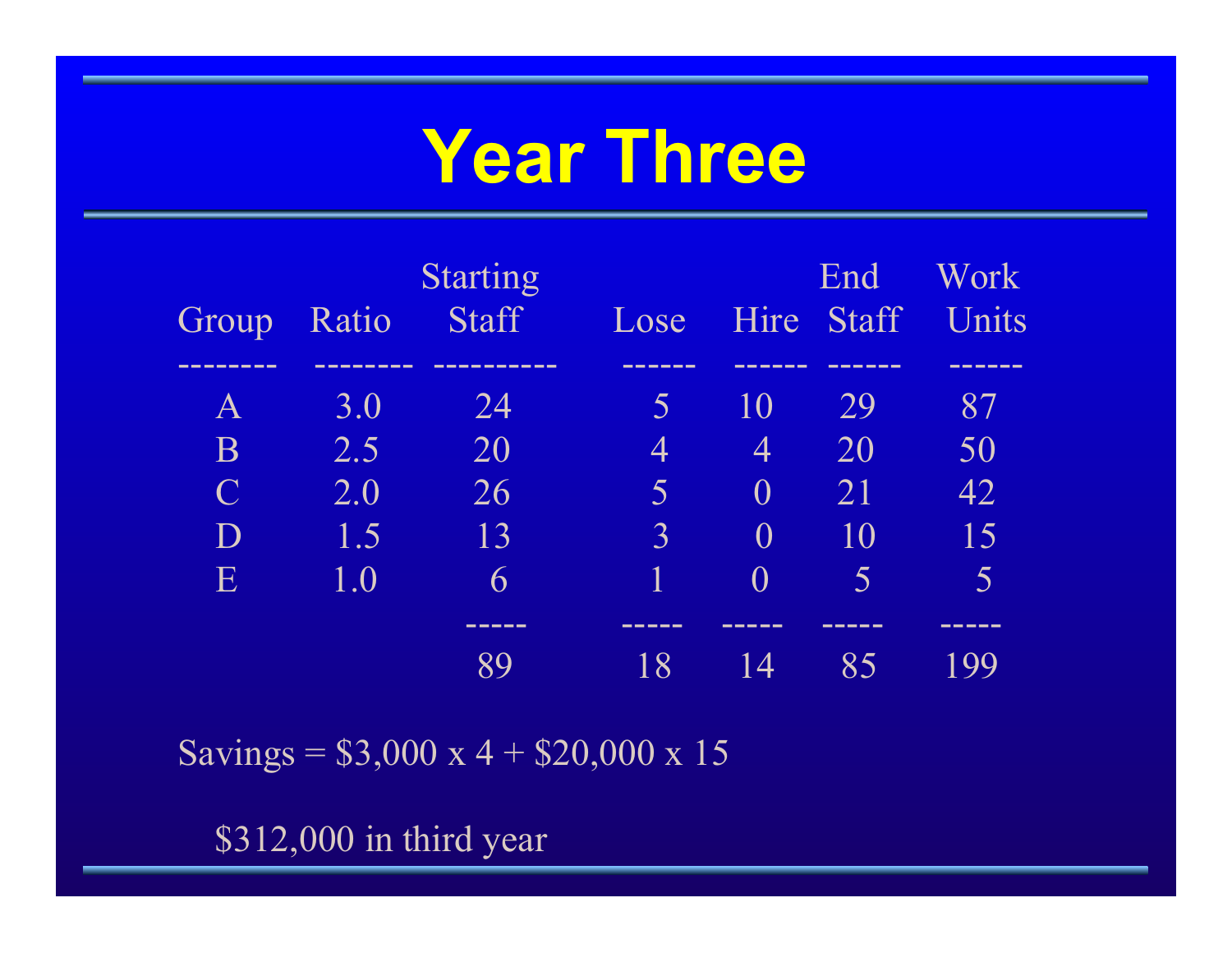# **Year Four**

| Group          | Ratio | <b>Starting</b><br><b>Staff</b> | Lose<br>------ | Hire           | End<br><b>Staff</b> | Work<br>Units<br>-------- |
|----------------|-------|---------------------------------|----------------|----------------|---------------------|---------------------------|
| $\bm{A}$       | 3.0   | 29                              |                | 10             | 33                  | 99                        |
| B              | 2.5   | 20                              | 4              | $\overline{4}$ | 20                  | 50                        |
| $\overline{C}$ | 2.0   | 21                              | 4              | $\Omega$       | 17                  | 34                        |
| D              | 1.5   | 10                              | $\overline{2}$ |                | 8                   | 12                        |
| E              | 1.0   | 5                               |                |                |                     |                           |
|                |       | _______                         | -----          | ------         | _____               | -----                     |
|                |       |                                 | 16             | 14             | 82                  |                           |

Savings =  $$3,000 \text{ x } 3 + $20,000 \text{ x } 18$ 

\$369,000 in fourth year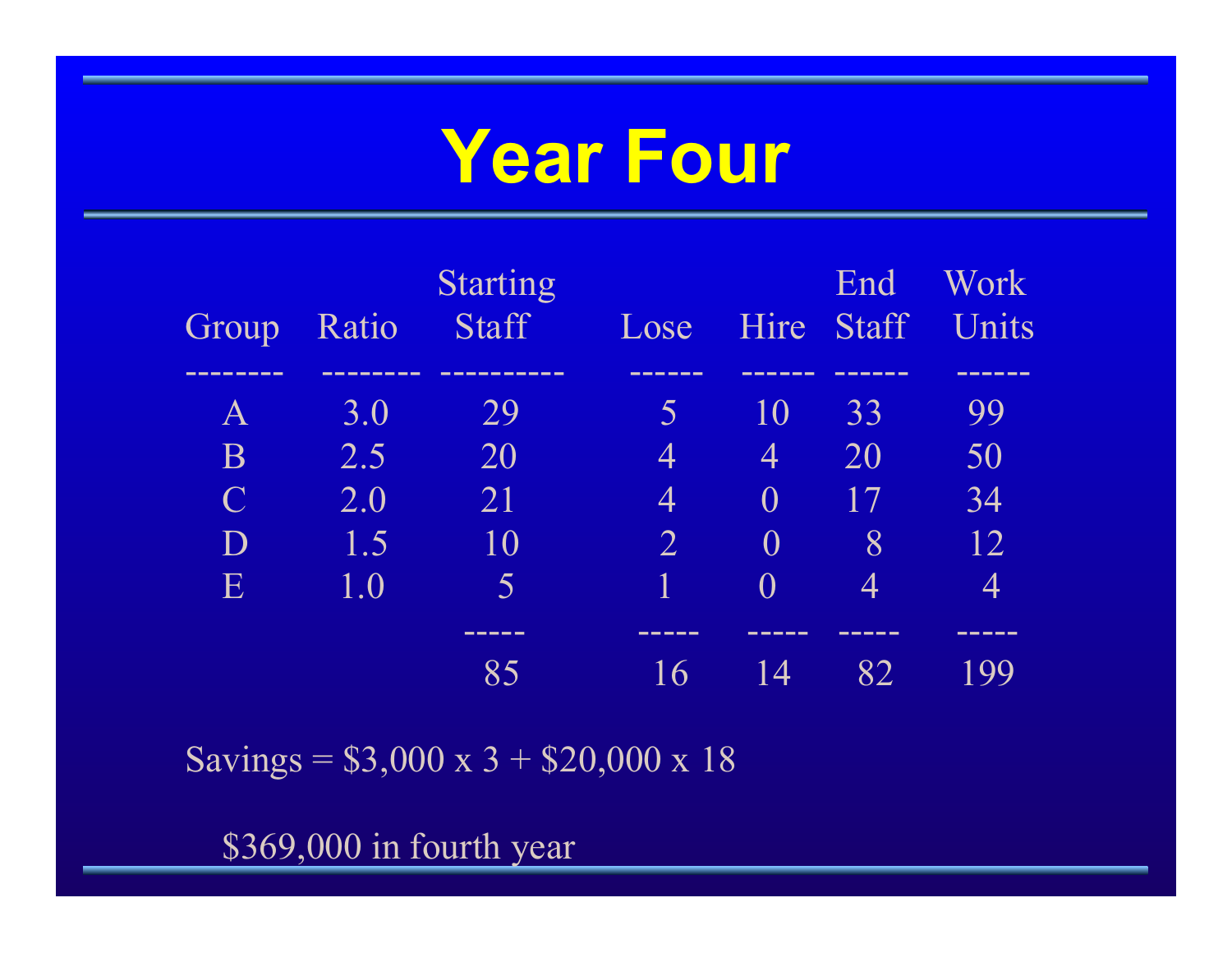# **Year Five**

| Group          | Ratio | <b>Starting</b><br><b>Staff</b> | Lose                  | Hire             | End<br>Staff | <b>Work</b><br>Units |
|----------------|-------|---------------------------------|-----------------------|------------------|--------------|----------------------|
|                |       |                                 |                       |                  |              | ______               |
| $\mathsf{A}$   | 3.0   | 33                              | 6                     | 10               | 37           | 111                  |
| B              | 2.5   | 20                              | 4                     | $\overline{4}$   | 20           | 50                   |
| $\overline{C}$ | 2.0   | 17                              | 3                     | $\left( \right)$ | 14           | 28                   |
| D              | 1.5   | 8                               | $\mathcal{D}_{\cdot}$ | $\left( \right)$ | 6            | 9                    |
| E              | 1.0   |                                 |                       |                  | 3            | 3                    |
|                |       | _______                         | _____                 |                  |              | ------               |
|                |       |                                 | 16                    | 14               |              |                      |

Savings =  $$3,000 \text{ x } 2 + $20,000 \text{ x } 20$ 

\$406,000 in fifth year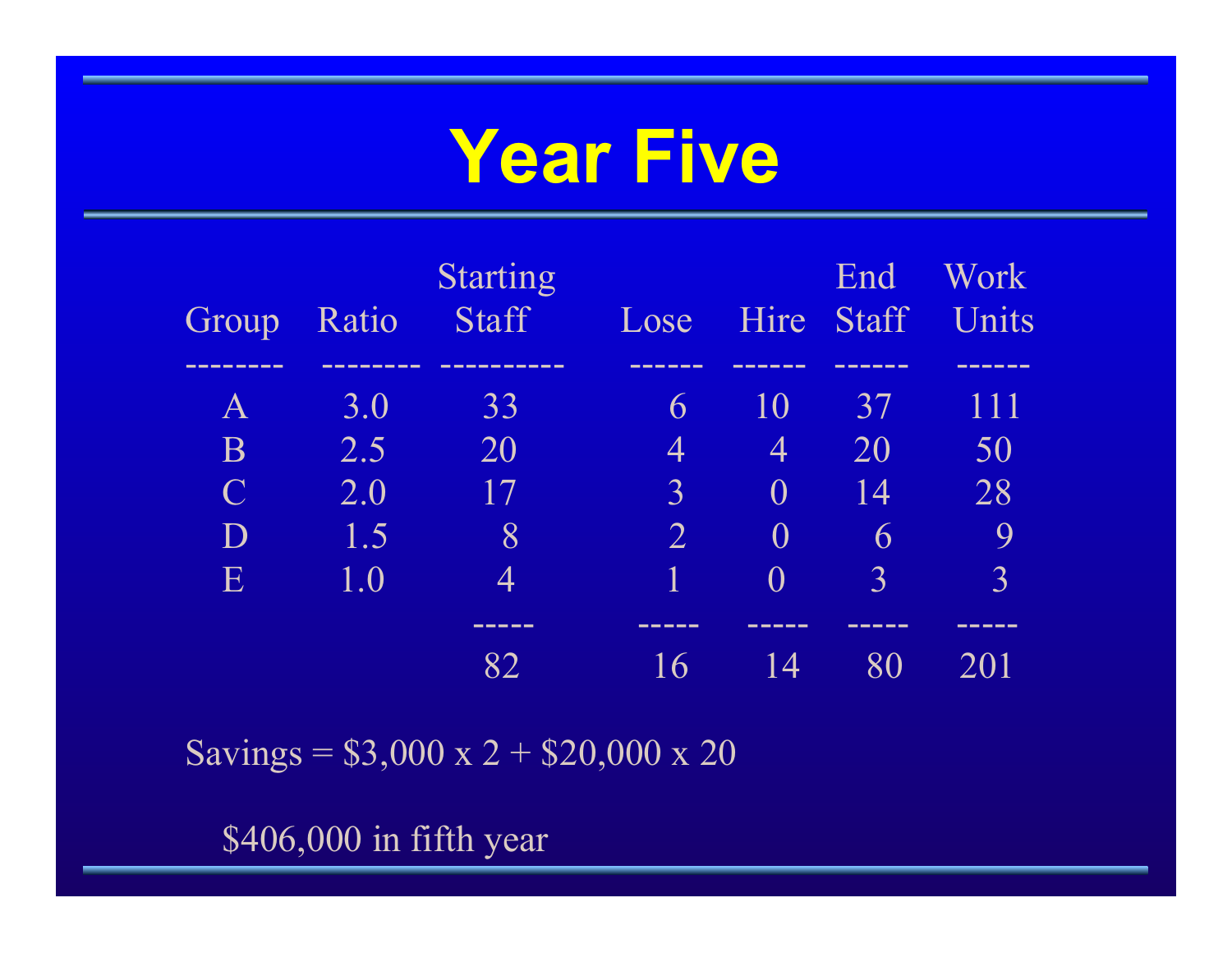#### **Return Example: Five Year Results**

**Norkforce gradually declines from 100 to 80** 

**Net cost savings of \$1,460,000** 

No reductions in service level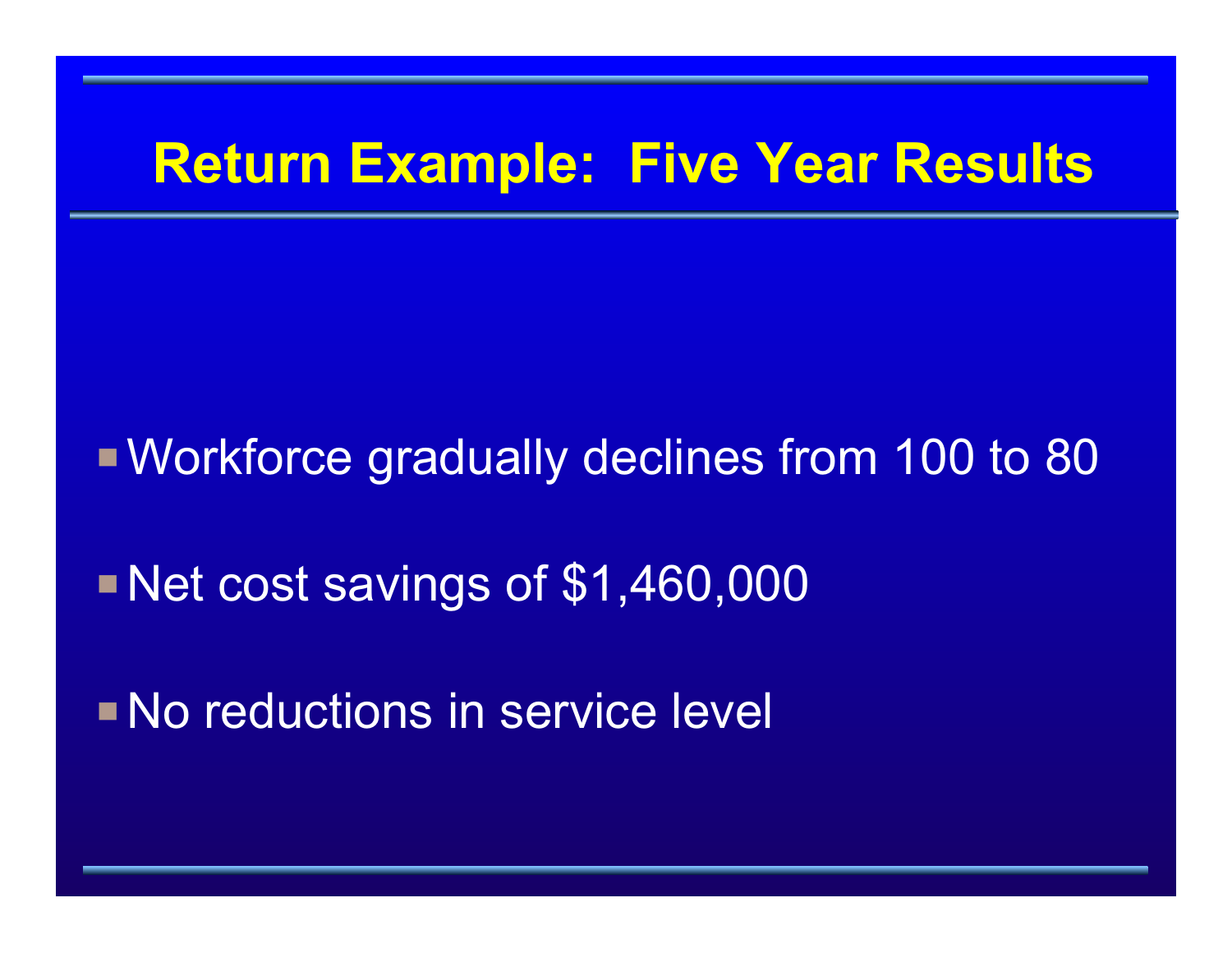# **But How Can You Find The Time?**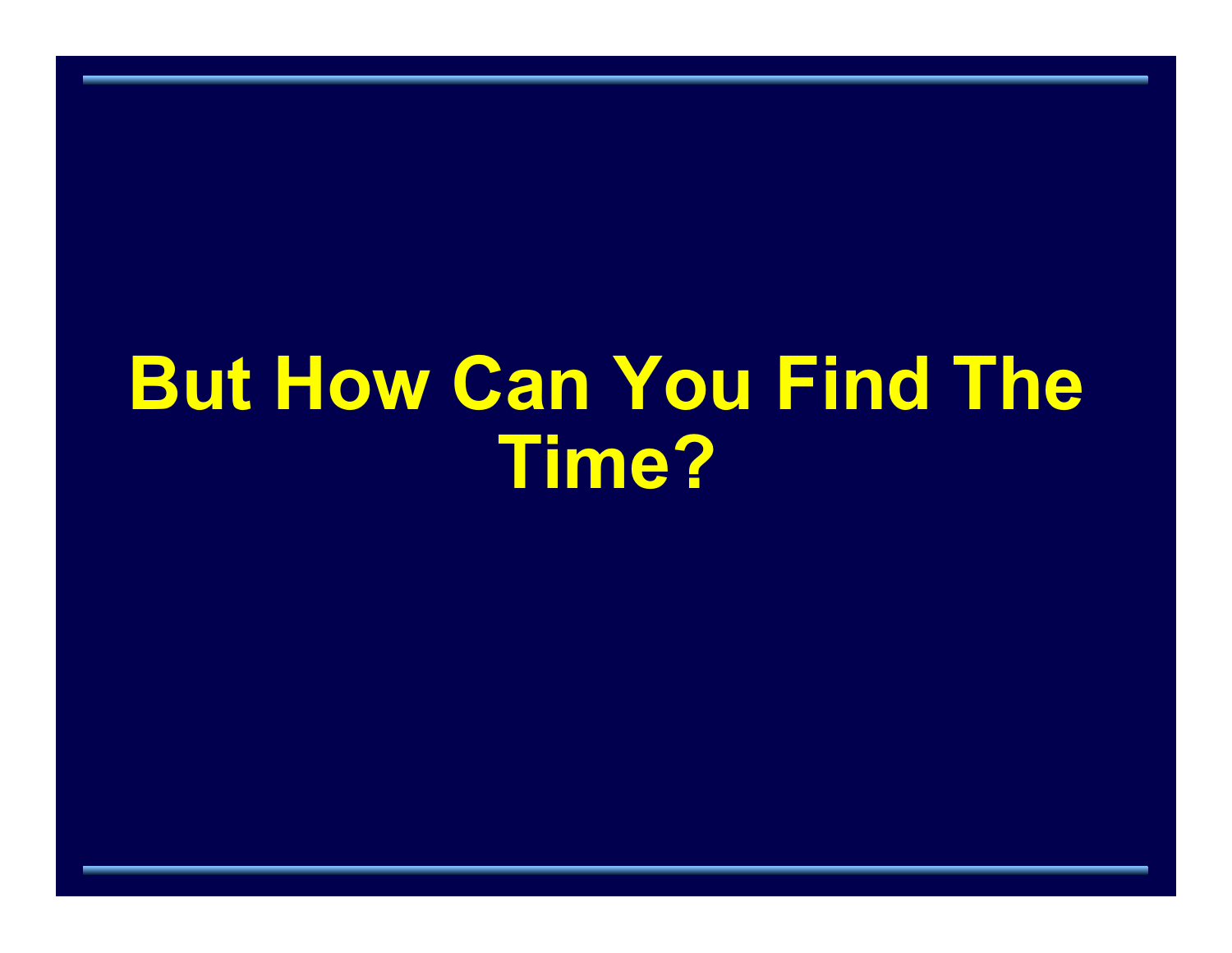#### Recruitment Schedule

| <b>January</b>                   | <u>February</u>                             | <b>March</b>                                       |
|----------------------------------|---------------------------------------------|----------------------------------------------------|
| Police Sergeant<br>Groundskeeper | Fire Engineer<br>Receptionist               | <b>Summer Workers</b><br>Dispatcher                |
| <u>April</u>                     | <b>May</b>                                  | June                                               |
| Police Captain<br>Secretary      | Fire Captain<br><b>Clerical Supervisor</b>  | <b>Police Recruit</b>                              |
|                                  |                                             |                                                    |
| <b>July</b>                      | <u>August</u>                               | <u>September</u>                                   |
| <b>Battalion Chief</b>           | Maintenance Worker<br><b>Basic Clerical</b> | <b>Management Analyst</b><br><b>Student Intern</b> |
| October                          | <b>November</b>                             | <b>December</b>                                    |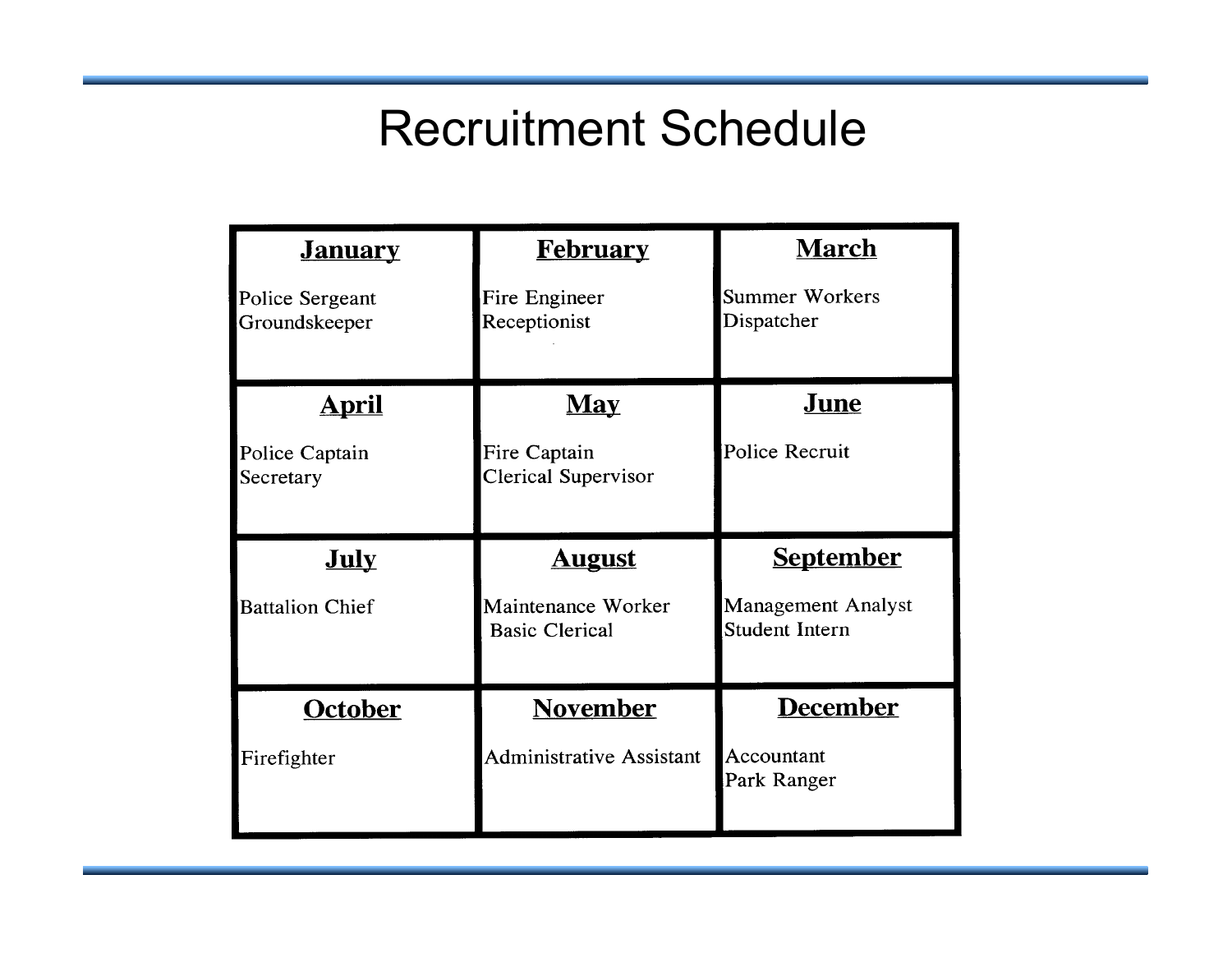### **Longer Term: Do Assessments Well**

- **Communication with everyone**
- **P Implement really effective examinations**
- **Recruitment schedule planning**
- Seize the opportunity to hire the best
- **Proclaim the good (ROI) results! Make** presentations, write articles
- Keep everyone enthused with the great results of using good tests in hiring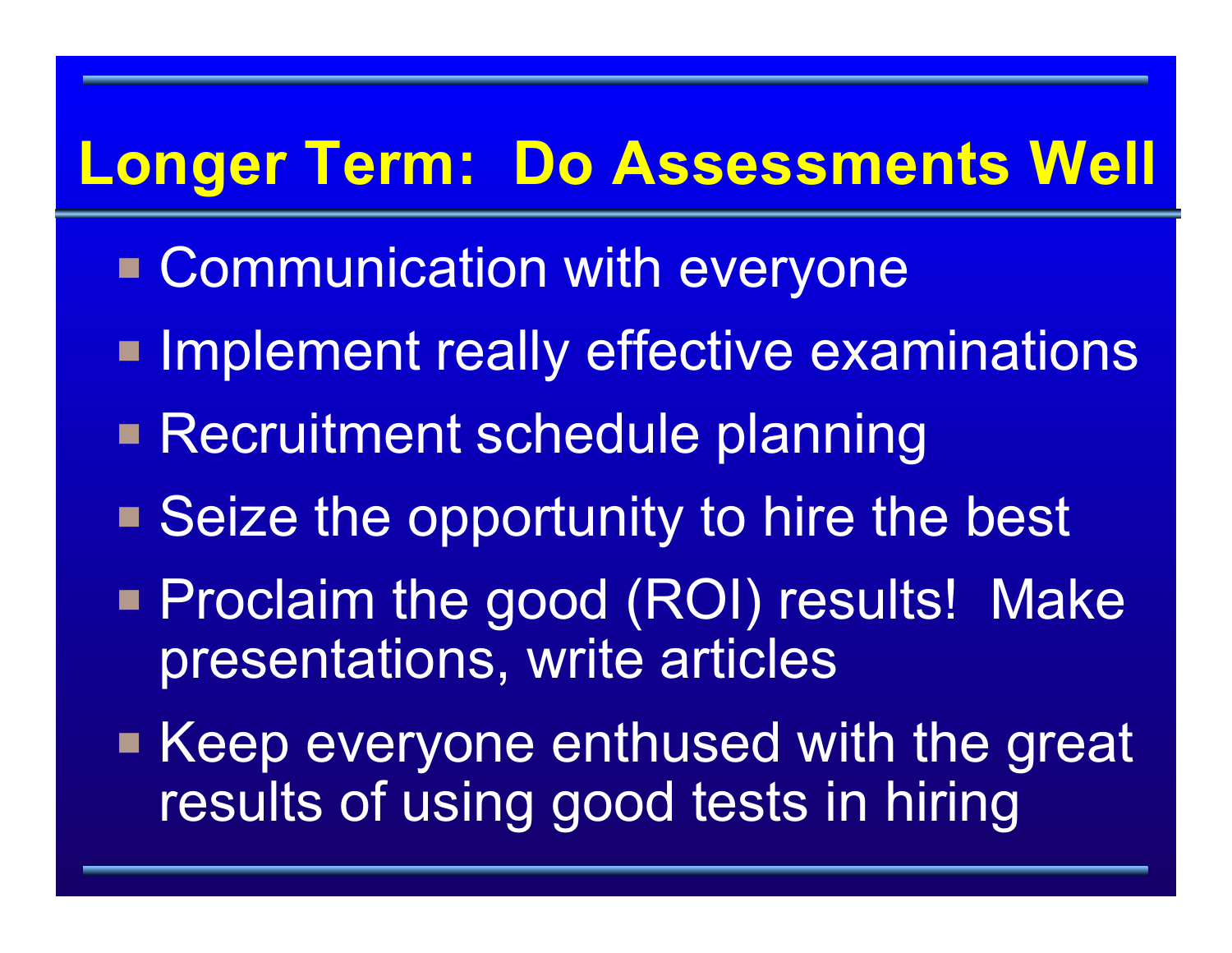**We Have the Best Story Around. We Need to Discover and Develop the Best Ways to Tell it.**